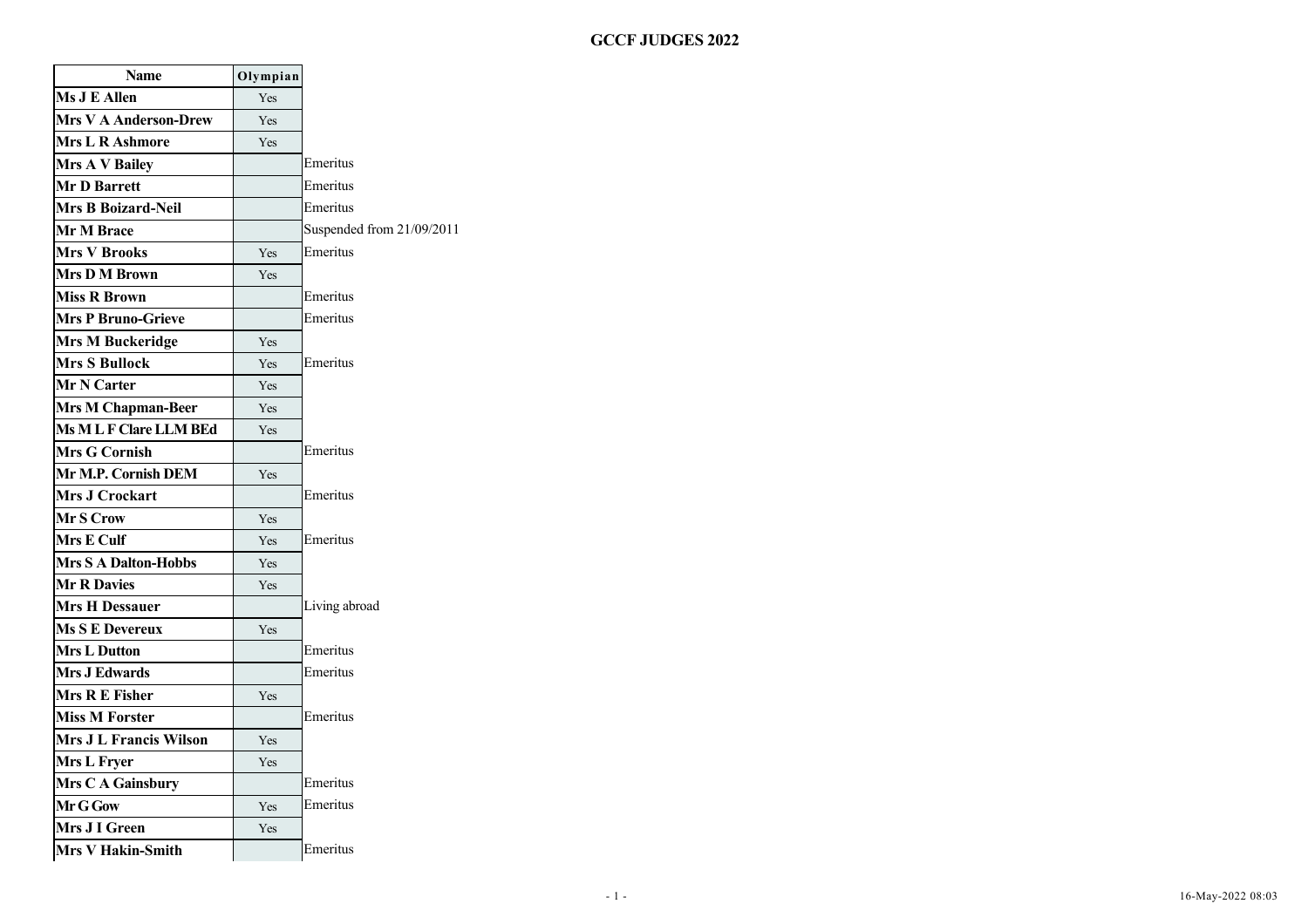# - 2 - 16-May-2022 08:03 **GCCF JUDGES 2022**

| <b>Name</b>                    | Olympian   |                           |
|--------------------------------|------------|---------------------------|
| Mr J Hansson                   | Yes        |                           |
| <b>Mrs D Harper</b>            | Yes        | Emeritus                  |
| Mr J S Harrison                | Yes        |                           |
| <b>Mrs S Heavens</b>           | Yes        |                           |
| Mrs J Hickey                   |            | Living abroad             |
| <b>Mrs J Hitchen</b>           |            | Emeritus                  |
| <b>Mrs N Johnson</b>           | Yes        |                           |
| <b>Mrs C Jones</b>             |            | Emeritus                  |
| <b>Mrs C Kaye</b>              | Yes        |                           |
| Mrs P Kerr                     |            | Living abroad             |
| Mrs M Kidd                     |            | Emeritus                  |
| Mrs V E S Kilby                | Yes        |                           |
| <b>Ms M Laird</b>              |            | Emeritus                  |
| <b>Mrs M Lipp</b>              |            | Emeritus                  |
| Mrs S Luxford-Watts            | Yes        |                           |
| Ms PL Mansaray                 | <b>Yes</b> |                           |
| <b>Mrs H J Marriott-Power</b>  | Yes        |                           |
| <b>Mr G Martin</b>             | Yes        |                           |
| <b>Mrs L E Martin</b>          | Yes        |                           |
| <b>Mr E Merchant</b>           |            | Emeritus                  |
| Mr S M Nash-Morris             |            | Suspended from 26/09/2012 |
| Mrs S B Newman                 |            | Emeritus                  |
| <b>Mr S Parkin</b>             | Yes        |                           |
| Mr M J Pearman                 | Yes        |                           |
| <b>Mrs P A Perkins</b>         | Yes        | Emeritus                  |
| <b>Mrs C Pike</b>              | Yes        |                           |
| <b>Mrs B Plews</b>             |            | Emeritus                  |
| <b>Mrs J Pounds</b>            |            | Emeritus                  |
| <b>Mrs B Prowse</b>            | Yes        |                           |
| <b>Mrs S A Rainbow-Ockwell</b> | Yes        |                           |
| Mr D C Redtfeldt               | Yes        | Living abroad             |
| <b>Lady A Saye</b>             |            | Emeritus                  |
| <b>Mrs M Sharp</b>             |            | Emeritus                  |
| <b>Mrs B Shingleton</b>        | Yes        |                           |
| <b>Mrs J Smith</b>             | Yes        |                           |
| <b>Mrs M Smith</b>             |            | Emeritus                  |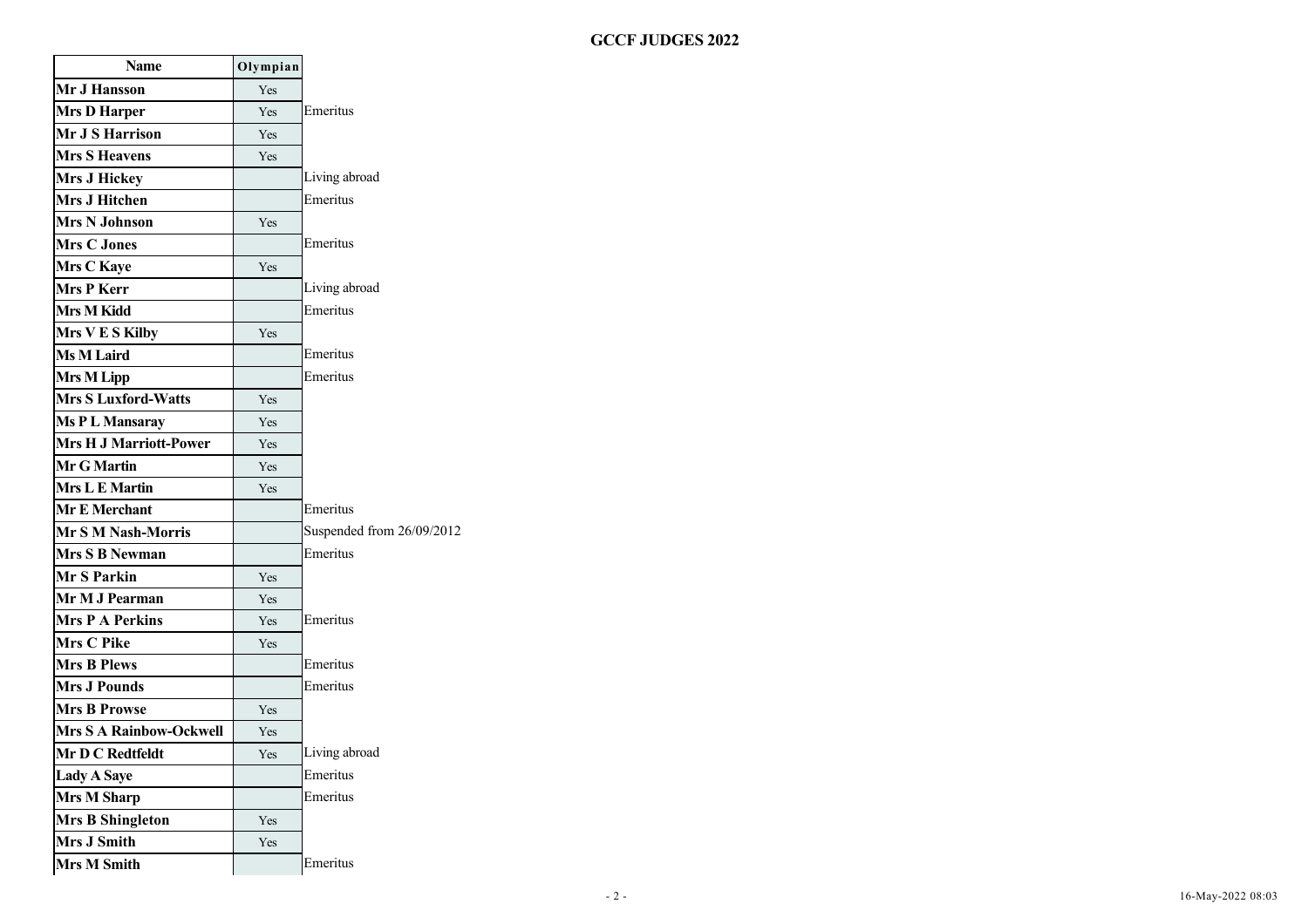# - 3 - 16-May-2022 08:03 **GCCF JUDGES 2022**

| <b>Name</b>               | Olympian   |                                         |
|---------------------------|------------|-----------------------------------------|
| <b>Mrs J Starr</b>        |            | Emeritus                                |
| <b>Mrs D A Stone</b>      | <b>Yes</b> | Suspended from 25/02/2019 to 25/02/2029 |
| <b>Mrs S Tokens</b>       | Yes        |                                         |
| <b>Miss J E Tonkinson</b> | Yes        |                                         |
| Mr J Trotter              | <b>Yes</b> |                                         |
| Mr G Tweed                |            | Emeritus                                |
| Mr S A Twigge             |            | Emeritus                                |
| Mrs M Walkden             | Yes        | Emeritus                                |
| <b>Mrs L Walpole</b>      | <b>Yes</b> |                                         |
| Mrs C F Ward              |            | Emeritus                                |
| <b>Miss C White</b>       | Yes        |                                         |
| <b>Mrs P Wilding</b>      | Yes        |                                         |
| <b>Mr P Williams</b>      | <b>Yes</b> |                                         |
| <b>Mrs S E Woodley</b>    | <b>Yes</b> |                                         |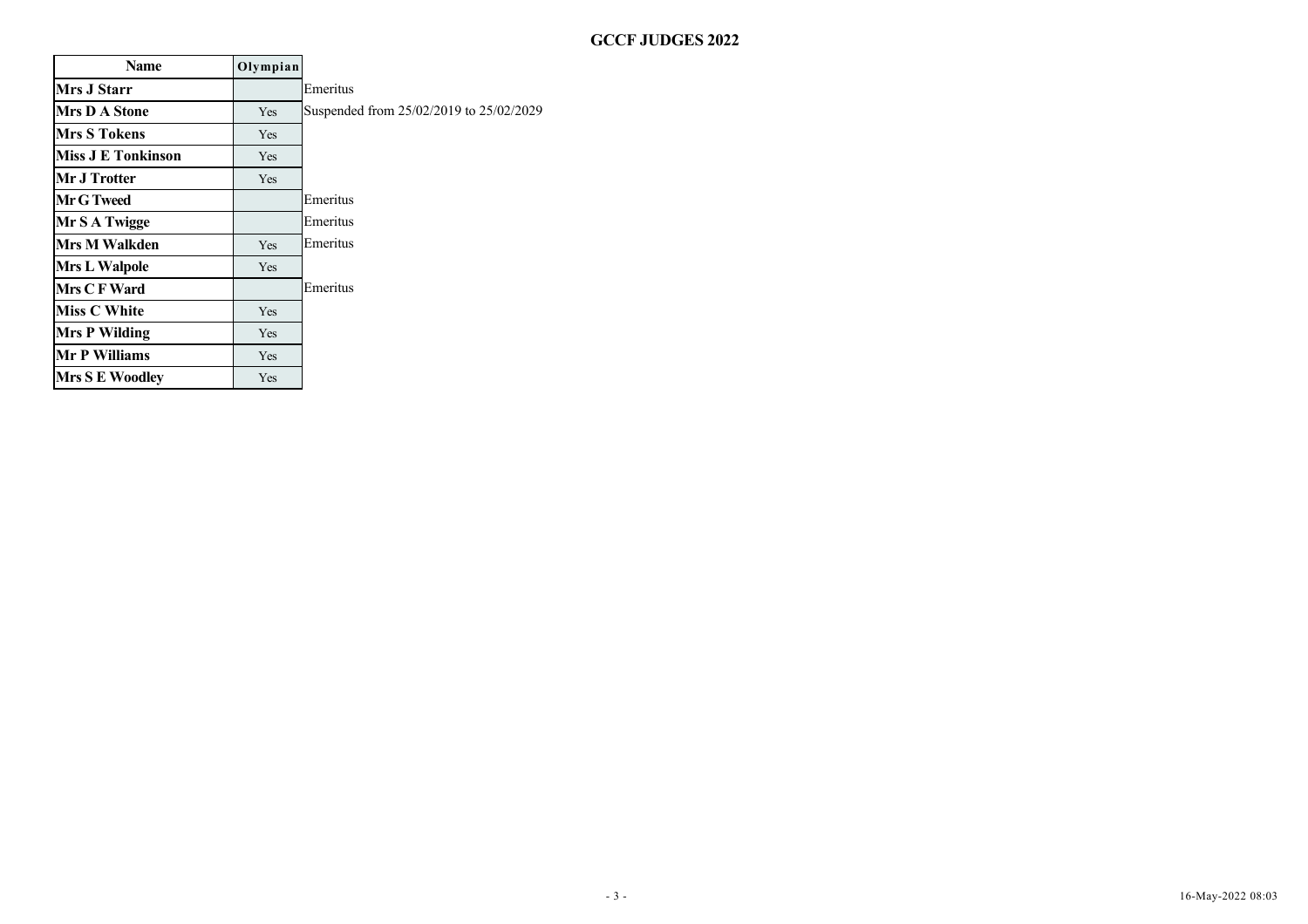|                             |                           |              |                       |                      |                   | <b>GCCF JUDGES 2022</b>                                                                            |
|-----------------------------|---------------------------|--------------|-----------------------|----------------------|-------------------|----------------------------------------------------------------------------------------------------|
| <b>Section 1</b>            | <b>EXO</b>                | <b>PER</b>   | Section 1<br>Imperial |                      | Grand 1A Grand 1B |                                                                                                    |
| Ms J E Allen                | $\mathbf{F}$              | $_{\rm F}$   | Yes                   | Yes                  | Yes               |                                                                                                    |
| <b>Mrs V Anderson</b>       | F                         |              |                       |                      | Yes               |                                                                                                    |
| Mrs J Ashman                | $\rm F$                   | S            | Yes                   | Yes                  | Yes               | PER: Full : Self, Tortie, Tabby, Tipped.; Not on Colourpoint list                                  |
| <b>Mrs L R Ashmore</b>      | F                         |              |                       |                      | Yes               |                                                                                                    |
| <b>Mrs I M Bangs</b>        | $\mathbf{F}$              | $_{\rm F}$   | Yes                   | Yes                  | Yes               |                                                                                                    |
| Mrs J Bench-Smith           | $\rm F$                   | S            |                       | Yes                  | Yes               | PER: Full : Self; Not on Tortie, Tipped, Colourpoint or Tabby lists                                |
| Mr M Brace                  |                           | D            |                       |                      |                   | Disqualified from 21/09/2011; PER: Full : Tortie; Not on Self, Colourpoint, Tipped or Tabby lists. |
| <b>Mrs J Bradley</b>        | $\mathbf{P}$              | P            |                       |                      |                   |                                                                                                    |
| Mrs D M Brown               | F                         | F            | Yes                   | Yes                  | Yes               |                                                                                                    |
| Mr N Carter                 | $\mathbf{P}$              | $\mathbf F$  |                       | Yes                  |                   |                                                                                                    |
| <b>Ms J Clare</b>           |                           | S            |                       | Yes                  |                   | PER: Full : Self, Tortie, Colourpoint.; Not on Tabby or Tipped lists.                              |
| <b>Mrs T Cole</b>           |                           | S            |                       |                      |                   | PER: Full : Tortie, Colourpoint.; Not on Tipped, Tabby or Self lists.                              |
| Mr A Cooksey                |                           | S            |                       | Yes                  |                   | PER: Full : Self, Tortie.; Not on Colourpoint, Tipped or Tabby lists.                              |
| <b>Mrs S Crichton</b>       | $\boldsymbol{\mathrm{F}}$ | $_{\rm F}$   | Yes                   | Yes                  | Yes               |                                                                                                    |
| Mrs J Crockart              | EM                        | EM           |                       |                      |                   |                                                                                                    |
| <b>Mrs S A Dalton-Hobbs</b> | $\mathbf{F}$              | F            | Yes                   | Yes                  | Yes               |                                                                                                    |
| <b>Mrs S B Danks</b>        | F                         | F            | Yes                   | Yes                  | Yes               |                                                                                                    |
| <b>Mrs C Davies</b>         | F                         | F            | Yes                   | Yes                  | Yes               |                                                                                                    |
| <b>Mrs C A De Martino</b>   | $\rm F$                   | $_{\rm F}$   | Yes                   | Yes                  | Yes               |                                                                                                    |
| <b>Ms S E Devereux</b>      |                           | $\mathbf{F}$ |                       | Yes                  |                   |                                                                                                    |
| Mr C Dryden                 |                           | P            |                       |                      |                   |                                                                                                    |
| <b>Mrs L Dutton</b>         | EM                        | EM           | Yes                   | Yes                  | Yes               |                                                                                                    |
| Mr J E Emery                | $\mathbf{F}$              | F            | Yes                   | Yes                  | Yes               |                                                                                                    |
| Mrs R E Fisher              | $\boldsymbol{\mathrm{F}}$ | F            | Yes                   | Yes                  | Yes               |                                                                                                    |
| <b>Miss M Forster</b>       | EM                        | EM           |                       |                      |                   |                                                                                                    |
| <b>Mrs E Fryer</b>          | $\mathbf{F}$              | $\mathbf{F}$ | Yes                   | Yes                  | Yes               |                                                                                                    |
| Mrs C A Gainsbury           | EM                        | EM           | Yes                   | Yes                  | Yes               |                                                                                                    |
| <b>Mrs J Gee</b>            | F                         | S            |                       | Yes                  | Yes               | PER: Full : Self, Tortie, Colourpoint.; Not on Tabby or Tipped lists.                              |
| Mr G Gow                    | EM                        | EM           | Yes                   | Yes                  | Yes               | PER: Full : Self, Tabby, Colourpoint.; Full Judge (Provisional) : Tortie, Tipped.                  |
| Mrs J I Green               | F                         | $\rm F$      | Yes                   | Yes                  | Yes               |                                                                                                    |
| <b>Mrs H Hannan</b>         | F                         | S            | Yes                   | $\operatorname{Yes}$ | Yes               | PER: Full : Self, Tortie, Colourpoint.; Not on Tipped or Tabby lists.                              |
| <b>Mr J Hansson</b>         | $\mathbf{F}$              | F            | Yes                   | Yes                  | Yes               |                                                                                                    |
| <b>Mrs S Heavens</b>        | $\boldsymbol{F}$          |              |                       |                      | Yes               |                                                                                                    |
| <b>Mrs J Hickey</b>         | $\mathbf{A}$              | A            |                       |                      |                   |                                                                                                    |
| <b>Ms M Laird</b>           |                           | $\rm{EM}$    |                       |                      |                   | PER: Full : Self.; Pupil : Tortie, Tabby, Tipped, Colourpoint.                                     |
|                             |                           |              |                       |                      |                   | $-4-$<br>16-May-2022 08:03                                                                         |
|                             |                           |              |                       |                      |                   |                                                                                                    |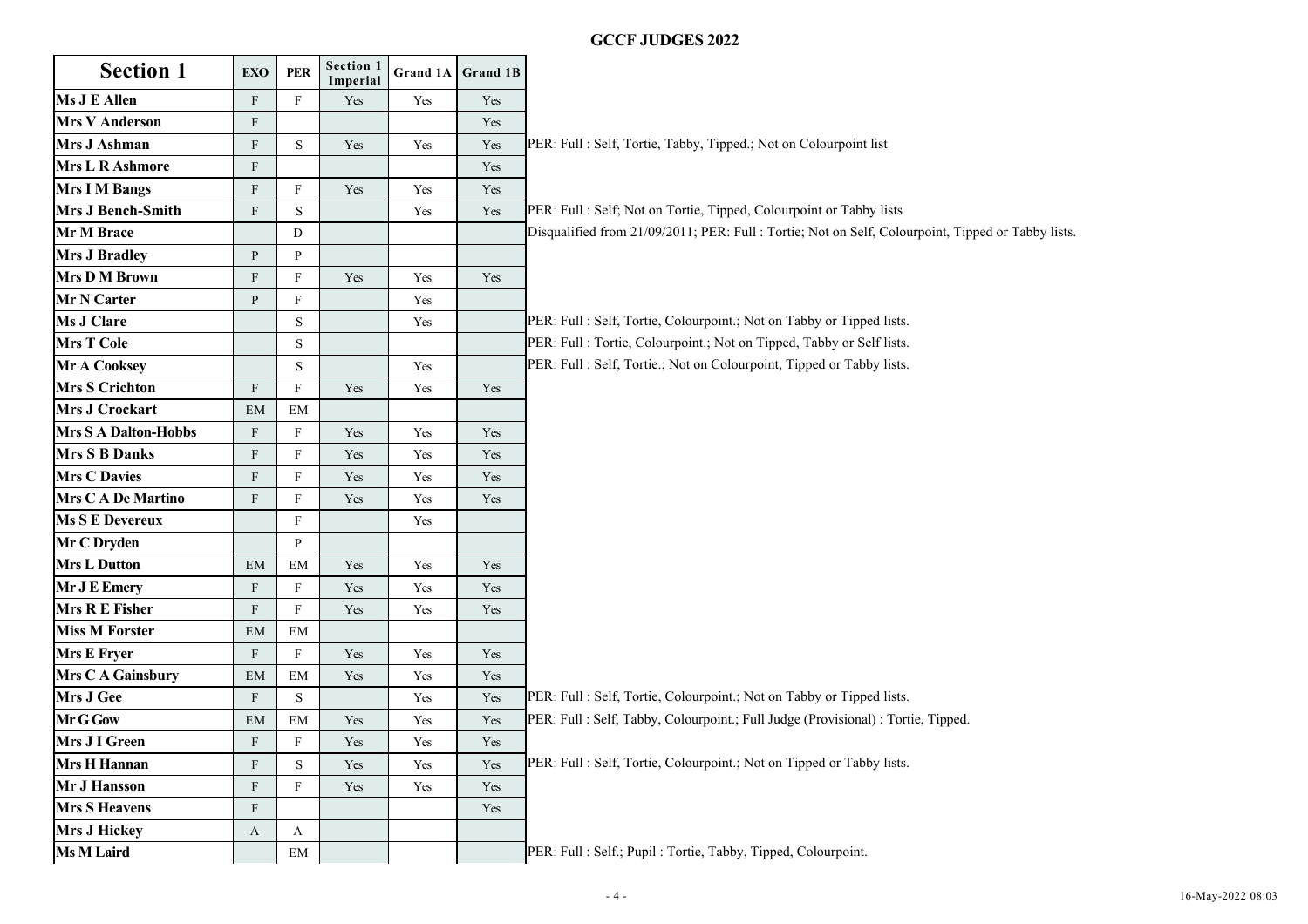|                                |               |             |                       |                      |                      | <b>GCCF JUDGES 2022</b>                                                                   |
|--------------------------------|---------------|-------------|-----------------------|----------------------|----------------------|-------------------------------------------------------------------------------------------|
| <b>Section 1</b>               | <b>EXO</b>    | <b>PER</b>  | Section 1<br>Imperial |                      | Grand 1A Grand 1B    |                                                                                           |
| <b>Mrs M Lipp</b>              | EM            | ΕM          |                       |                      |                      |                                                                                           |
| <b>Mrs S Luxford-Watts</b>     | F             | S           |                       |                      | Yes                  | PER: Full : Colourpoint.; Not on Self, Tortie, Tipped or Tabby lists.                     |
| <b>Mrs H J Marriott-Power</b>  | F             | F           | Yes                   | Yes                  | Yes                  |                                                                                           |
| Mr G Martin                    | F             | F           | Yes                   | Yes                  | Yes                  |                                                                                           |
| <b>Mrs L E Martin</b>          | F             | F           | Yes                   | Yes                  | $\operatorname{Yes}$ |                                                                                           |
| Mr E Merchant                  | $\mathrm{EM}$ | EM          | Yes                   | Yes                  | Yes                  |                                                                                           |
| Mrs L G M Miles                | F             |             |                       |                      | Yes                  |                                                                                           |
| <b>Mrs S Moore</b>             | F             | F           | Yes                   | Yes                  | Yes                  |                                                                                           |
| Mrs G J Neale                  |               | $\mathbf S$ |                       | Yes                  |                      | PER: Full : Self, Tabby, Tipped, Colourpoint.; Full Judge (Provisional): on Tortie list.  |
| Mr M J Pearman                 | $\mathbf F$   | F           | Yes                   | Yes                  | Yes                  |                                                                                           |
| <b>Miss C Pearson</b>          | $\mathbf F$   | F           | Yes                   | Yes                  | Yes                  |                                                                                           |
| <b>Mrs P A Perkins</b>         | $\mathrm{EM}$ | EM          | Yes                   | Yes                  | Yes                  |                                                                                           |
| Mrs C Pike                     |               | $\mathbf S$ |                       | Yes                  |                      | PER: Full : Self, Tortie, Smoke & Tipped; Full Judge (Provisional) : Tabby, Colourpoint.  |
| <b>Mrs B Plews</b>             |               | EM          |                       |                      |                      |                                                                                           |
| <b>Mrs B Prowse</b>            | F             | F           | Yes                   | Yes                  | Yes                  |                                                                                           |
| <b>Mrs S A Rainbow-Ockwell</b> | F             | F           | Yes                   | Yes                  | Yes                  |                                                                                           |
| Mr D C Redtfeldt               | A             | A           | Yes                   | Yes                  | Yes                  |                                                                                           |
| <b>Mrs C A Roberts</b>         | $\mathbf F$   | F           | Yes                   | Yes                  | Yes                  |                                                                                           |
| <b>Mrs G Robertson</b>         |               | $\mathbf S$ |                       | Yes                  |                      | PER: Full : Self, Tipped.; Full Judge (Provisional): Tortie, Tabby and Colourpoint lists. |
| <b>Mrs P G Rogers</b>          | F             | F           | Yes                   | $\operatorname{Yes}$ | Yes                  |                                                                                           |
| <b>Mrs M Sharp</b>             | EM            | EM          |                       | Yes                  |                      | PER: Full : Self, Tortie, Tipped, Tabby.; Not on Colourpoint list.                        |
| <b>Mrs B Shingleton</b>        | $\mathbf{F}$  | F           | Yes                   | Yes                  | Yes                  |                                                                                           |
| <b>Mrs B R Sinclaire</b>       |               | ${\bf S}$   |                       | Yes                  |                      | PER: Full : Self, Colourpoint.; Not on Tortie, Tabby, Tipped lists.                       |
| Mrs J Smith                    | $\mathbf F$   | F           | Yes                   | $\operatorname{Yes}$ | Yes                  |                                                                                           |
| <b>Mrs S Tokens</b>            | $\mathbf{F}$  | F           | Yes                   | Yes                  | Yes                  |                                                                                           |
| <b>Mrs C M Turner-Russell</b>  | $\mathbf F$   | F           | Yes                   | Yes                  | Yes                  |                                                                                           |
| <b>Miss C White</b>            | $\mathbf F$   |             |                       |                      | Yes                  |                                                                                           |
| <b>Mrs P Wilding</b>           | $\mathbf{F}$  |             |                       |                      | Yes                  |                                                                                           |
| Mrs J C Wilkinson              | $\mathbf F$   | F           | Yes                   | Yes                  | Yes                  |                                                                                           |
| Mr P Williams                  | $\mathbf{F}$  | P           |                       |                      | Yes                  |                                                                                           |
|                                | $\mathbf{F}$  | P           |                       |                      | Yes                  |                                                                                           |
| Mrs C A Wren                   |               |             |                       |                      |                      |                                                                                           |
|                                |               |             |                       |                      |                      | 16-May-2022 08:03<br>$-5 -$                                                               |

r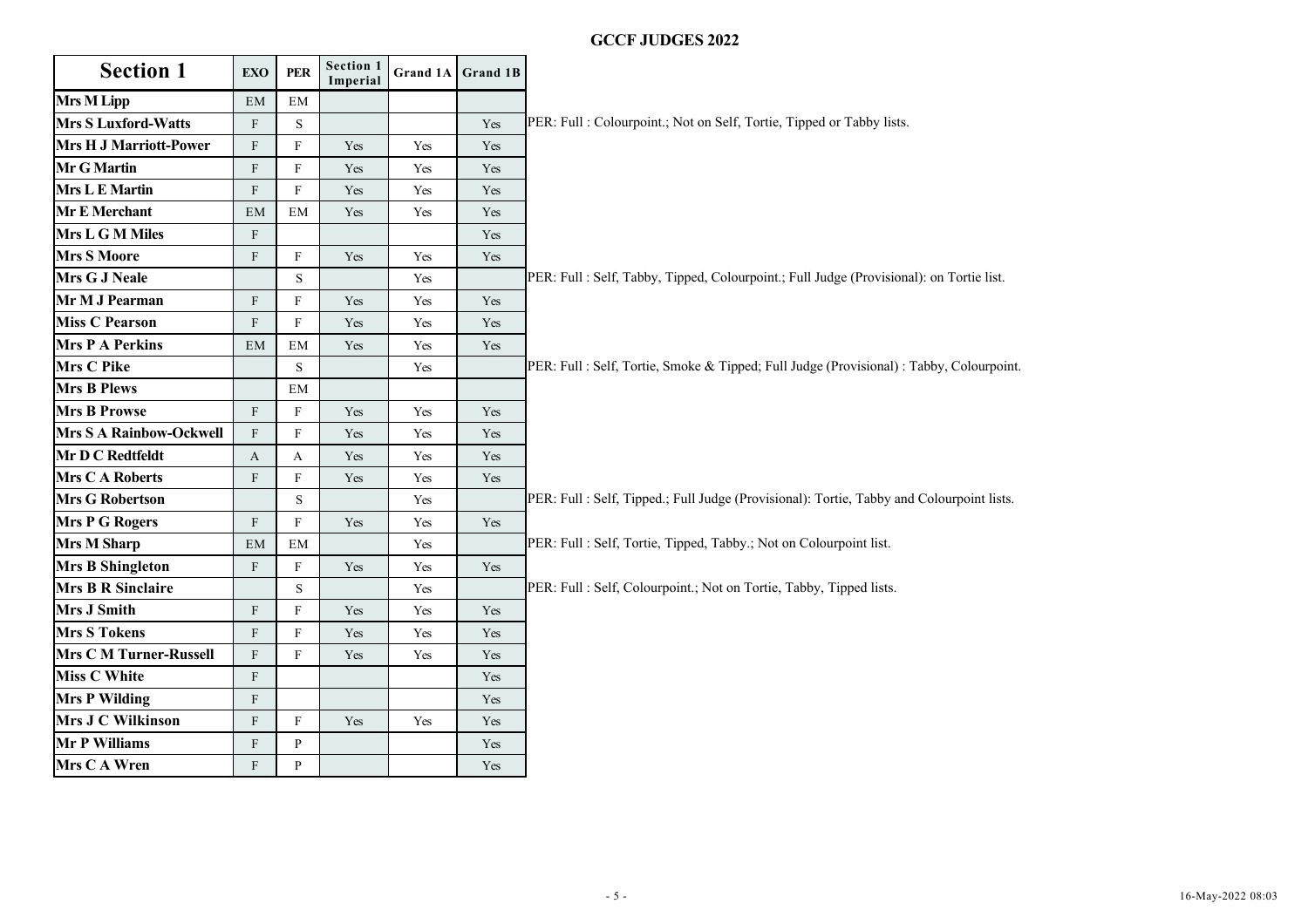|                               |              |              |                           |               |               |              |               |              |                  |              | <b>GCCF JUDGES 2022</b>      |          |          |          |                                           |
|-------------------------------|--------------|--------------|---------------------------|---------------|---------------|--------------|---------------|--------------|------------------|--------------|------------------------------|----------|----------|----------|-------------------------------------------|
| <b>Section 2</b>              | <b>MCO</b>   | <b>NEB</b>   | <b>NFO</b>                |               | RAG RGM       | <b>SBI</b>   | <b>SIB</b>    | <b>SOL</b>   | <b>SOS</b>       | <b>TUV</b>   | <b>Section 2</b><br>Imperial | Grand 2A | Grand 2B | Grand 2C |                                           |
| <b>Ms J E Allen</b>           | F            | F            | $\mathbf F$               | S             | F             | $_{\rm F}$   | ${\bf S}$     | $_{\rm F}$   | $\boldsymbol{F}$ | $\mathbf{F}$ | Yes                          | Yes      | Yes      | Yes      | RAG&SIB: Full Judge (Provisional)         |
| <b>Mrs V Anderson</b>         | F            |              |                           | S             | S             | $_{\rm F}$   |               | F            | $\mathbf{F}$     |              |                              | Yes      |          |          | RAG&RGM: Full Judge (Provisional)         |
| <b>Mrs V A Anderson-Drew</b>  | $\mathbf{F}$ | F            |                           | F             | F             | F            | $\rm F$       | F            | F                | S            | Yes                          | Yes      | Yes      | Yes      | TUV: Full Judge (Provisional)             |
| <b>Mrs L R Ashmore</b>        |              | F            |                           |               | F             |              | F             |              |                  |              |                              |          |          |          |                                           |
| <b>Mrs A V Bailey</b>         |              |              |                           |               |               |              |               | EM           | EM               |              |                              |          |          |          |                                           |
| <b>Mrs I M Bangs</b>          |              |              |                           |               |               |              |               |              |                  | F            |                              |          |          |          |                                           |
| <b>Mrs A Bond-Wonneberger</b> |              | F            |                           |               |               |              |               |              |                  |              |                              |          |          |          |                                           |
| Mr M Brace                    | D            |              | D                         |               | D             | D            |               | D            | D                |              |                              |          |          |          | Disqualified from 21/09/2011              |
| <b>Mrs D M Brown</b>          | $\mathbf{F}$ |              |                           |               |               |              |               |              |                  |              |                              |          |          |          |                                           |
| <b>Miss R Brown</b>           | EM           |              | EM                        |               |               | EM           |               |              |                  |              |                              |          |          |          |                                           |
| <b>Mrs M Buckeridge</b>       |              | F            |                           |               |               |              |               |              |                  |              |                              |          |          |          |                                           |
| <b>Mrs S Bullock</b>          | EM           | EM           | EM                        | EM            | EM            | EM           | EM            | EM           | EM               | EM           | Yes                          | Yes      | Yes      | Yes      |                                           |
| <b>Mrs D Butters</b>          | $\mathbf{F}$ | $\mathbf{F}$ | $\boldsymbol{\mathrm{F}}$ | $\mathbf{F}$  | F             | $_{\rm F}$   | $\rm F$       | $_{\rm F}$   | $\mathbf F$      | $\mathbf{F}$ | Yes                          | Yes      | Yes      | Yes      |                                           |
| Mr N Carter                   | F            |              | F                         | S             | S             | $_{\rm F}$   | $\rm F$       | $_{\rm F}$   | F                | $_{\rm F}$   | Yes                          | Yes      | Yes      | Yes      | RAG&RGM: Full Judge (Provisional)         |
| <b>Mrs M Chapman-Beer</b>     |              | F            |                           |               | F             |              | $\rm F$       |              |                  |              |                              |          |          |          |                                           |
| <b>Ms J Clare</b>             | F            |              | F                         |               |               | F            | $\mathbf{F}$  |              |                  | $\mathbf{F}$ | Yes                          | Yes      | Yes      | Yes      |                                           |
| Ms M L F Clare LLM BEd        |              | F            |                           |               |               |              |               |              |                  |              |                              |          |          |          |                                           |
| Mr J D Cohen                  | F            |              | $\mathbf{F}$              | S             | S             | F            |               | S            | S                | F            | Yes                          | Yes      | Yes      | Yes      | RAG&RGM&SOL&SOS: Full Judge (Provisional) |
| <b>Mrs T Cole</b>             | $\mathbf S$  | F            | $\mathbf F$               | F             | F             | F            | $\rm F$       | S            | $\mathbf S$      | $_{\rm F}$   | Yes                          | Yes      | Yes      | Yes      | MCO&SOL&SOS: Full Judge (Provisional)     |
| Mr M.P. Cornish DEM           |              | $\mathbf{F}$ |                           |               |               |              |               |              |                  |              |                              |          |          |          |                                           |
| <b>Mrs S Crichton</b>         | F            |              | $\mathbf{F}$              | F             | S.            | F            | $\rm F$       | S            | S                | S            | Yes                          | Yes      |          | Yes      | RGM&SOL&SOS&TUV: Full Judge (Provisional) |
| <b>Mrs J Crockart</b>         |              |              | EM                        |               |               | EM           |               |              |                  |              |                              | Yes      |          |          |                                           |
| Mr S Crow                     | $\mathbf{F}$ | F            | $\mathbf F$               |               | F             |              | $\rm F$       | S            | S                | S            | Yes                          | Yes      | Yes      | Yes      | SOL&SOS&TUV: Full Judge (Provisional)     |
| <b>Mrs E Culf</b>             | EM           | EM           | EM                        | EM            | EM            | EM           | EM            | EM           | EM               | EM           | Yes                          | Yes      | Yes      | Yes      |                                           |
| <b>Mrs S A Dalton-Hobbs</b>   | $\mathbf{F}$ |              |                           |               | P             |              | $\mathbf{F}$  |              |                  |              |                              |          |          | Yes      |                                           |
| <b>Mrs C Davies</b>           |              |              |                           |               |               |              |               | $_{\rm F}$   | F                | F            |                              |          | Yes      |          |                                           |
| <b>Mr R Davies</b>            | F            |              |                           | P             |               |              |               |              |                  |              |                              |          |          |          |                                           |
| <b>Mrs C A De Martino</b>     | $\mathbf{F}$ | $\mathbf{F}$ | F                         | F             | F             |              | $\mathbf{F}$  | F            | F                | $\mathbf{F}$ | Yes                          | Yes      | Yes      | Yes      |                                           |
| <b>Mrs H Dessauer</b>         | A            |              | A                         | A             |               |              |               | A            | A                | A            |                              |          |          |          |                                           |
| <b>Ms S E Devereux</b>        |              |              |                           |               | F             |              |               | $\mathbf{F}$ | F                |              |                              |          |          |          |                                           |
| <b>Mrs L Dutton</b>           | EM           | EM           | EM                        | $\mathrm{EM}$ | $\mathrm{EM}$ | EM           | EM            | EM           | EM               | EM           | Yes                          | Yes      | Yes      | Yes      |                                           |
| Mr J E Emery                  | P T          |              |                           |               |               |              |               |              |                  |              |                              |          |          |          | MCO: Pupil time out ends 31/12/2020       |
| Mrs R E Fisher                |              |              |                           |               |               |              |               |              |                  | $\mathbf{F}$ |                              |          |          |          |                                           |
| Mrs L Fryer                   | $\mathbf{F}$ | $\mathbf{F}$ | $\mathbf{F}$              | $\mathbf F$   | ${\bf S}$     | $\mathbf{F}$ | $\mathbf S$   | $\mathbf F$  | $\mathbf F$      | S            | Yes                          | Yes      | Yes      | Yes      | RGM&SIB&TUV: Full Judge (Provisional)     |
| <b>Mrs C A Gainsbury</b>      |              |              | $\mathrm{EM}$             |               | $\mathrm{EM}$ |              | $\mathrm{EM}$ |              |                  |              |                              |          |          |          |                                           |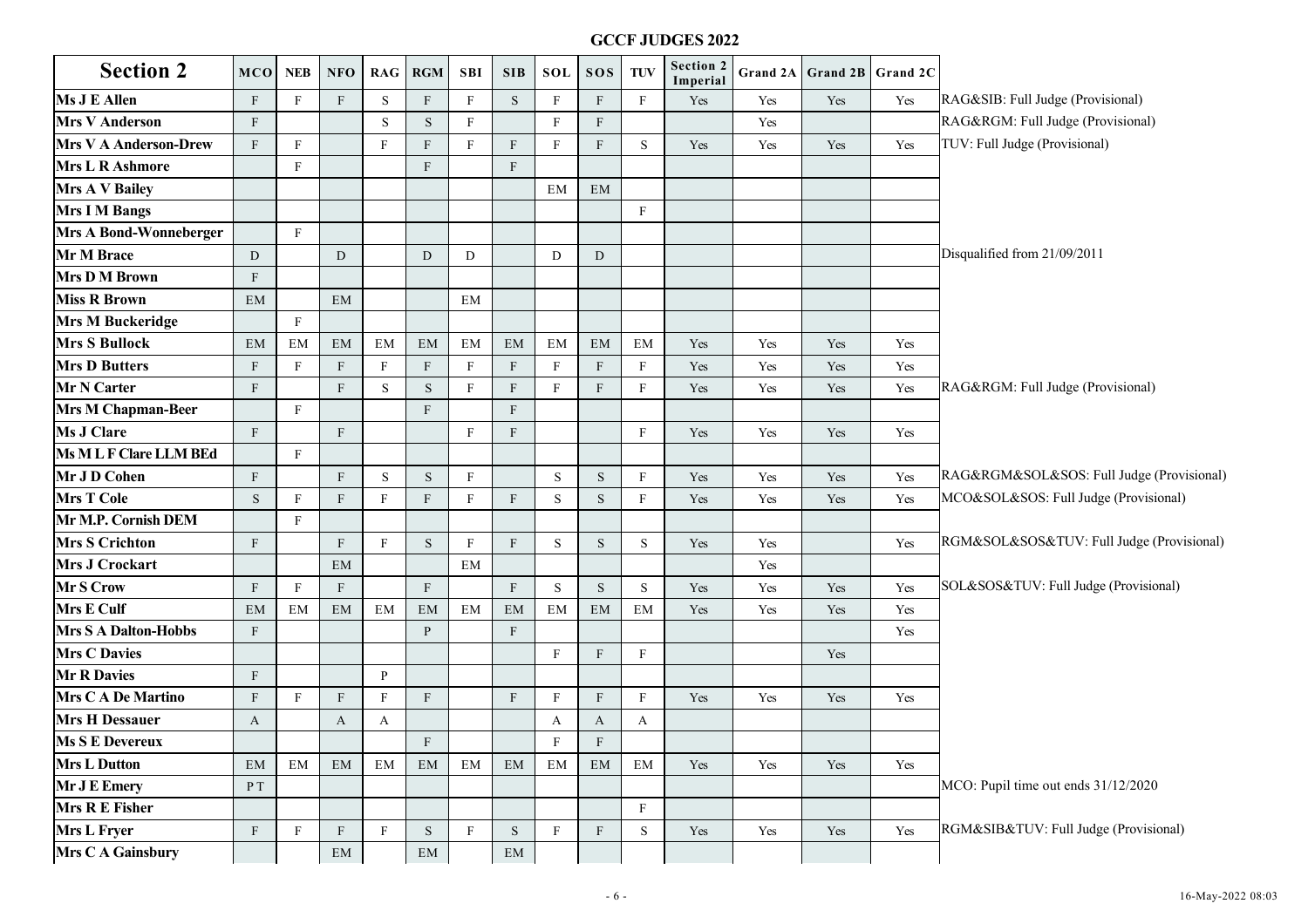|                                              |              |              |                           |              |              |              |                  |              |                  |              | <b>GCCF JUDGES 2022</b>      |          |                   |                      |                                                                         |
|----------------------------------------------|--------------|--------------|---------------------------|--------------|--------------|--------------|------------------|--------------|------------------|--------------|------------------------------|----------|-------------------|----------------------|-------------------------------------------------------------------------|
| <b>Section 2</b>                             | <b>MCO</b>   | <b>NEB</b>   | NFO                       |              | RAG RGM      | <b>SBI</b>   | <b>SIB</b>       | SOL          | SOS              | TUV          | <b>Section 2</b><br>Imperial | Grand 2A | Grand 2B Grand 2C |                      |                                                                         |
| <b>Mr G Godfrey</b>                          |              | F            |                           |              |              |              |                  |              |                  |              |                              |          |                   |                      |                                                                         |
| <b>Mrs N Goulter BSc (Hons)</b><br><b>BA</b> |              |              |                           |              |              |              |                  |              |                  | F            |                              |          |                   |                      |                                                                         |
| Mr G Gow                                     | EM           | EM           | EM                        | EM           | EM           | EM           | EM               | EM           | EM               | EM           | Yes                          | Yes      | Yes               | Yes                  |                                                                         |
| Mrs J I Green                                | $\mathbf{F}$ | $_{\rm F}$   | ${\rm F}$                 | $_{\rm F}$   | F            | F            | $\mathbf{F}$     | F            | $\boldsymbol{F}$ | $\mathbf{F}$ | Yes                          | Yes      | Yes               | Yes                  |                                                                         |
| Mr J Hansson                                 | $\mathbf{F}$ | F            | $\mathbf{F}$              | $\mathbf{F}$ | $\mathbf{F}$ | $_{\rm F}$   | ${\bf F}$        | $_{\rm F}$   | $\mathbf{F}$     | $\mathbf{F}$ | Yes                          | Yes      | Yes               | Yes                  |                                                                         |
| <b>Mrs H E Hardwick</b>                      | $\mathbf{F}$ |              |                           |              |              |              | $\rm F$          |              |                  |              |                              |          |                   | Yes                  |                                                                         |
| <b>Mr J S Harrison</b>                       | $\mathbf{F}$ |              | ${\rm F}$                 | $_{\rm F}$   | $\mathbf{F}$ | S            | $\mathbf{F}$     | S            | S                | S            | Yes                          | Yes      | Yes               | Yes                  | SBI: Full Judge (Provisional); SOL&SOS&TUV: Full<br>Judge (Provisional) |
| <b>Mrs F D Hermon</b>                        | $\mathbf{F}$ |              | $\mathbf F$               |              |              |              | $\mathbf{P}$     |              |                  |              |                              |          |                   |                      |                                                                         |
| <b>Dr P M Holmes</b>                         | $\mathbf{F}$ |              | $\mathbf F$               | $\mathbf{F}$ |              | $_{\rm F}$   | $\rm F$          |              |                  | $\mathbf{F}$ | Yes                          | Yes      | Yes               | Yes                  |                                                                         |
| <b>Mrs C Kaye</b>                            |              | F            |                           |              |              |              |                  |              |                  |              |                              |          |                   |                      |                                                                         |
| Mr C Keenan                                  | $\mathbf{F}$ |              |                           |              |              | $_{\rm F}$   | $\rm F$          |              |                  |              | Yes                          | Yes      |                   | Yes                  |                                                                         |
| Mrs M Kidd                                   | EM           |              | EM                        | EM           |              |              |                  | EM           | EM               |              |                              |          |                   |                      |                                                                         |
| Mrs V E S Kilby                              | $\mathbf{F}$ | $\mathbf{F}$ | ${\rm F}$                 | $\mathbf{F}$ | $\mathbf{F}$ | F            | $\rm F$          | $_{\rm F}$   | $\mathbf F$      | $\mathbf{F}$ | Yes                          | Yes      | Yes               | Yes                  |                                                                         |
| Mr S A Leppard                               | $\mathbf{F}$ |              | F                         | $_{\rm F}$   | F            | F            | ${\bf S}$        | S            | $\mathbf S$      | $\mathbf{F}$ | Yes                          | Yes      | Yes               | Yes                  | SIB&SOL&SOS: Full Judge (Provisional)                                   |
| <b>Miss C A Lewis</b>                        |              |              |                           | $\mathbf{F}$ | $\mathbf{F}$ | S            | $\rm F$          |              |                  |              |                              | Yes      |                   |                      | SBI: Full Judge (Provisional)                                           |
| <b>Mrs S Luxford-Watts</b>                   |              | F            | ${\rm F}$                 | $\mathbf{F}$ | F            | F            |                  | $_{\rm F}$   | $\mathbf{F}$     |              | Yes                          | Yes      | Yes               |                      |                                                                         |
| Mrs A Lyall                                  | $\mathbf{F}$ | F            | $\mathbf{F}$              | $\mathbf{F}$ | S.           | F            | $\rm F$          | F            | $\mathbf{F}$     | F            | Yes                          | Yes      | Yes               | Yes                  | RGM: Full Judge (Provisional)                                           |
| <b>Miss M A Lynch</b>                        |              |              |                           | P            |              |              |                  |              |                  |              |                              |          |                   |                      |                                                                         |
| <b>Mrs H J Marriott-Power</b>                | $\mathbf{F}$ | F            | $\mathbf F$               | F            | $\mathbf{F}$ | $_{\rm F}$   | $\rm F$          | F            | $\mathbf{F}$     | $_{\rm F}$   | Yes                          | Yes      | Yes               | Yes                  |                                                                         |
| <b>Mr G Martin</b>                           | $\mathbf{F}$ |              | $\mathbf{F}$              |              |              |              | $\rm F$          |              |                  |              |                              |          |                   | Yes                  |                                                                         |
| <b>Mrs L E Martin</b>                        | F            | $\mathbf{F}$ | ${\rm F}$                 | $\mathbf{F}$ | F            | $_{\rm F}$   | $\rm F$          | $\mathbf{F}$ | $\mathbf{F}$     | $\mathbf{F}$ | Yes                          | Yes      | Yes               | Yes                  |                                                                         |
| <b>Mr E Merchant</b>                         | EM           |              | EM                        |              |              |              |                  |              |                  | EM           |                              |          | Yes               |                      |                                                                         |
| <b>Mrs S Moore</b>                           | $\mathbf{F}$ | $\mathbf{F}$ | $\mathbf{F}$              | F            | F            | $_{\rm F}$   | $\rm F$          | F            | $\mathbf{F}$     | F            | Yes                          | Yes      | Yes               | Yes                  |                                                                         |
| <b>Mr S Parkin</b>                           |              | $\mathbf{F}$ |                           |              |              |              |                  | F            | F                |              |                              |          |                   |                      |                                                                         |
| Mr M J Pearman                               | $\mathbf{F}$ | $_{\rm F}$   | $\mathbf{F}$              | $\mathbf{F}$ | F            | $_{\rm F}$   | $\rm F$          | $_{\rm F}$   | $\mathbf F$      | $\mathbf{F}$ | Yes                          | Yes      | Yes               | Yes                  |                                                                         |
| <b>Mrs P A Perkins</b>                       | EM           | EM           | EM                        | EM           | EM           | EM           | EM               | EM           | EM               | EM           | Yes                          | Yes      | Yes               | Yes                  |                                                                         |
| <b>Mrs C Pike</b>                            | F            | F            | ${\rm F}$                 | F            | F            | $_{\rm F}$   | $\rm F$          | $_{\rm F}$   | $\mathbf{F}$     | $\mathbf{F}$ | Yes                          | Yes      | Yes               | Yes                  |                                                                         |
| Mrs B Plews                                  |              |              | EM                        |              |              | ΕM           |                  |              |                  | EМ           |                              |          |                   |                      |                                                                         |
| <b>Mrs B Prowse</b>                          | F            | $\mathbf{F}$ | $\mathbf{F}$              | $\mathbf{F}$ | F            | $\mathbf{F}$ | $\rm F$          | $\mathbf{F}$ | $\mathbf{F}$     | $\mathbf{F}$ | Yes                          | Yes      | Yes               | Yes                  |                                                                         |
| <b>Mrs S A Rainbow-Ockwell</b>               | F            | $\mathbf{F}$ | F                         | F            | F            | F            | $\rm F$          | $\mathbf{F}$ | $\mathbf{F}$     | $\mathbf{F}$ | Yes                          | Yes      | Yes               | Yes                  |                                                                         |
| Mr D C Redtfeldt                             | A            |              | A                         |              |              | A            |                  | A            | A                | A            | Yes                          | Yes      | Yes               | $\operatorname{Yes}$ |                                                                         |
| Lady A Saye                                  |              |              |                           |              |              | EM           | EM               |              |                  |              |                              | Yes      |                   |                      |                                                                         |
| <b>Mrs B Shingleton</b>                      | $\mathbf{F}$ | $\mathbf{F}$ | $\boldsymbol{\mathrm{F}}$ | $\mathbf{F}$ | F            | F            | $\boldsymbol{F}$ | $\mathbf{F}$ | $\mathbf{F}$     | $\mathbf{F}$ | Yes                          | Yes      | Yes               | Yes                  |                                                                         |
| <b>Mrs D A Stone</b>                         |              |              |                           |              |              |              | ${\rm D}$        | ${\rm D}$    | ${\rm D}$        |              |                              |          |                   |                      | Disqualified from 25/02/2019 until 25/02/2029                           |
|                                              |              |              |                           |              |              |              |                  |              | $-7-$            |              |                              |          |                   |                      | 16-May-2022 08:03                                                       |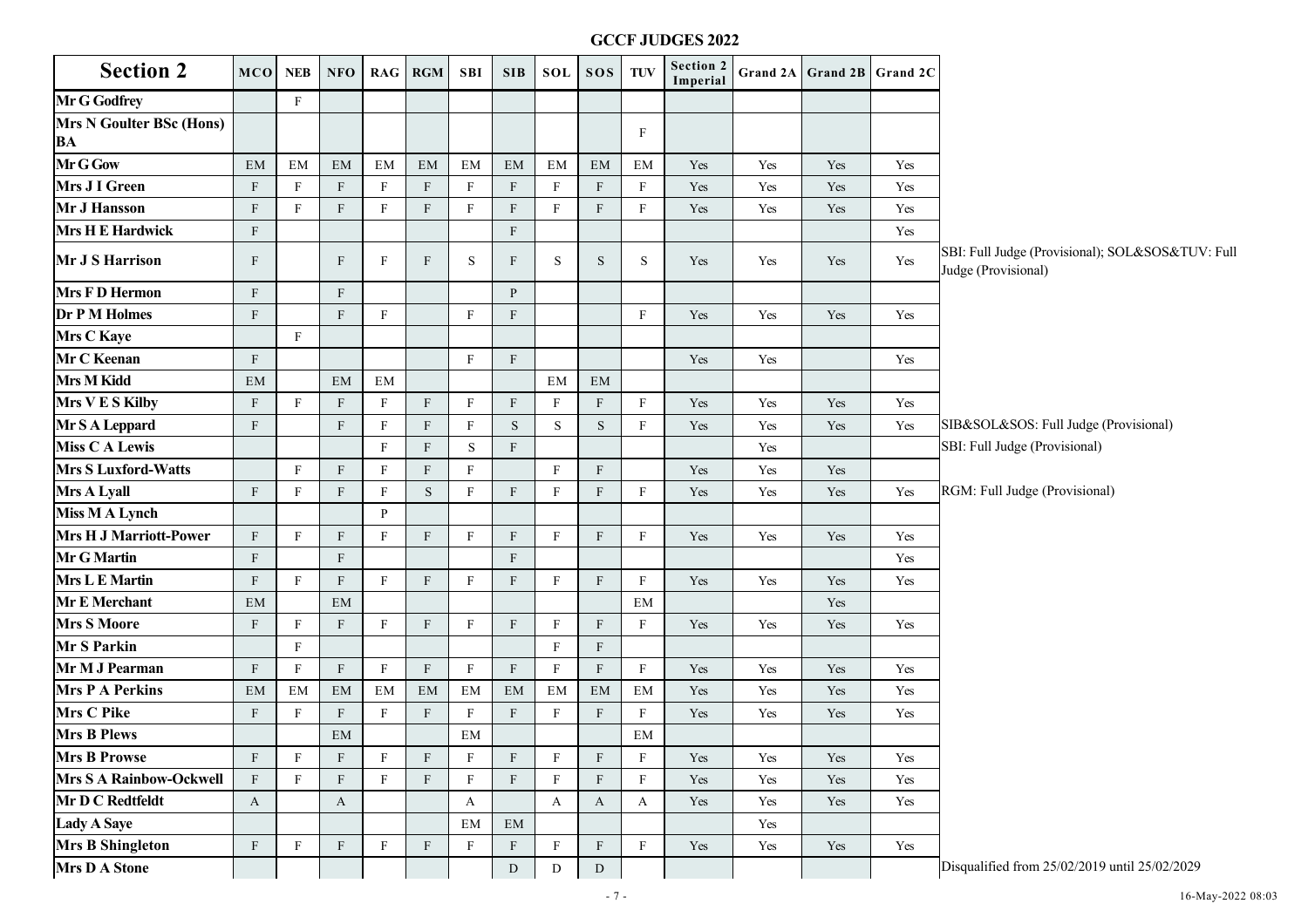|                      |             |             |              |              |             |              |             |              |              |             | <b>GCCF JUDGES 2022</b> |     |                            |                      |  |  |
|----------------------|-------------|-------------|--------------|--------------|-------------|--------------|-------------|--------------|--------------|-------------|-------------------------|-----|----------------------------|----------------------|--|--|
| <b>Section 2</b>     |             | MCO NEB     | NFO          |              | RAG RGM     | <b>SBI</b>   | <b>SIB</b>  | SOL          | SOS TUV      |             | Section 2<br>Imperial   |     | Grand 2A Grand 2B Grand 2C |                      |  |  |
| <b>Mrs S Tokens</b>  | $\mathbf F$ | $\mathbf F$ | $\, {\bf F}$ | $\, {\bf F}$ | $\mathbf F$ | $\, {\rm F}$ | $\mathbf F$ | ${\bf F}$    | $\mathbf F$  | $\mathbf F$ | $\operatorname{Yes}$    | Yes | Yes                        | Yes                  |  |  |
| Mr J Trotter         |             |             | $\rm F$      |              |             |              |             | $\, {\bf P}$ | $\, {\bf P}$ |             |                         |     |                            |                      |  |  |
| <b>Mrs J Watson</b>  |             |             | $\rm F$      |              |             | $\mathbf F$  |             |              |              |             |                         | Yes |                            |                      |  |  |
| <b>Miss C White</b>  | $\rm F$     | $\mathbf F$ |              |              |             | $\mathbf F$  |             |              |              |             |                         |     |                            |                      |  |  |
| <b>Mrs P Wilding</b> |             | $\rm F$     |              | ${\bf F}$    | $\mathbf F$ |              | $\mathbf F$ |              |              |             | $\operatorname{Yes}$    | Yes | Yes                        | $\operatorname{Yes}$ |  |  |
|                      |             |             |              |              |             |              |             |              |              |             |                         |     |                            |                      |  |  |
|                      |             |             |              |              |             |              |             |              |              |             |                         |     |                            |                      |  |  |
|                      |             |             |              |              |             |              |             |              |              |             |                         |     |                            |                      |  |  |
|                      |             |             |              |              |             |              |             |              |              |             |                         |     |                            |                      |  |  |
|                      |             |             |              |              |             |              |             |              |              |             |                         |     |                            |                      |  |  |
|                      |             |             |              |              |             |              |             |              |              |             |                         |     |                            |                      |  |  |
|                      |             |             |              |              |             |              |             |              |              |             |                         |     |                            |                      |  |  |
|                      |             |             |              |              |             |              |             |              |              |             |                         |     |                            |                      |  |  |
|                      |             |             |              |              |             |              |             |              |              |             |                         |     |                            |                      |  |  |
|                      |             |             |              |              |             |              |             |              |              |             |                         |     |                            |                      |  |  |
|                      |             |             |              |              |             |              |             |              |              |             |                         |     |                            |                      |  |  |
|                      |             |             |              |              |             |              |             |              |              |             |                         |     |                            |                      |  |  |
|                      |             |             |              |              |             |              |             |              |              |             |                         |     |                            |                      |  |  |
|                      |             |             |              |              |             |              |             |              |              |             |                         |     |                            |                      |  |  |
|                      |             |             |              |              |             |              |             |              |              |             |                         |     |                            |                      |  |  |
|                      |             |             |              |              |             |              |             |              |              |             |                         |     |                            |                      |  |  |
|                      |             |             |              |              |             |              |             |              |              |             |                         |     |                            |                      |  |  |
|                      |             |             |              |              |             |              |             |              |              |             |                         |     |                            |                      |  |  |
|                      |             |             |              |              |             |              |             |              |              |             |                         |     |                            |                      |  |  |
|                      |             |             |              |              |             |              |             |              |              |             |                         |     |                            |                      |  |  |
|                      |             |             |              |              |             |              |             |              |              |             |                         |     |                            |                      |  |  |
|                      |             |             |              |              |             |              |             |              |              |             |                         |     |                            |                      |  |  |
|                      |             |             |              |              |             |              |             |              |              |             |                         |     |                            |                      |  |  |
|                      |             |             |              |              |             |              |             |              |              |             |                         |     |                            |                      |  |  |
|                      |             |             |              |              |             |              |             |              |              |             |                         |     |                            |                      |  |  |
|                      |             |             |              |              |             |              |             |              |              |             |                         |     |                            |                      |  |  |
|                      |             |             |              |              |             |              |             |              |              |             |                         |     |                            |                      |  |  |
|                      |             |             |              |              |             |              |             |              |              |             |                         |     |                            |                      |  |  |
|                      |             |             |              |              |             |              |             |              |              |             |                         |     |                            |                      |  |  |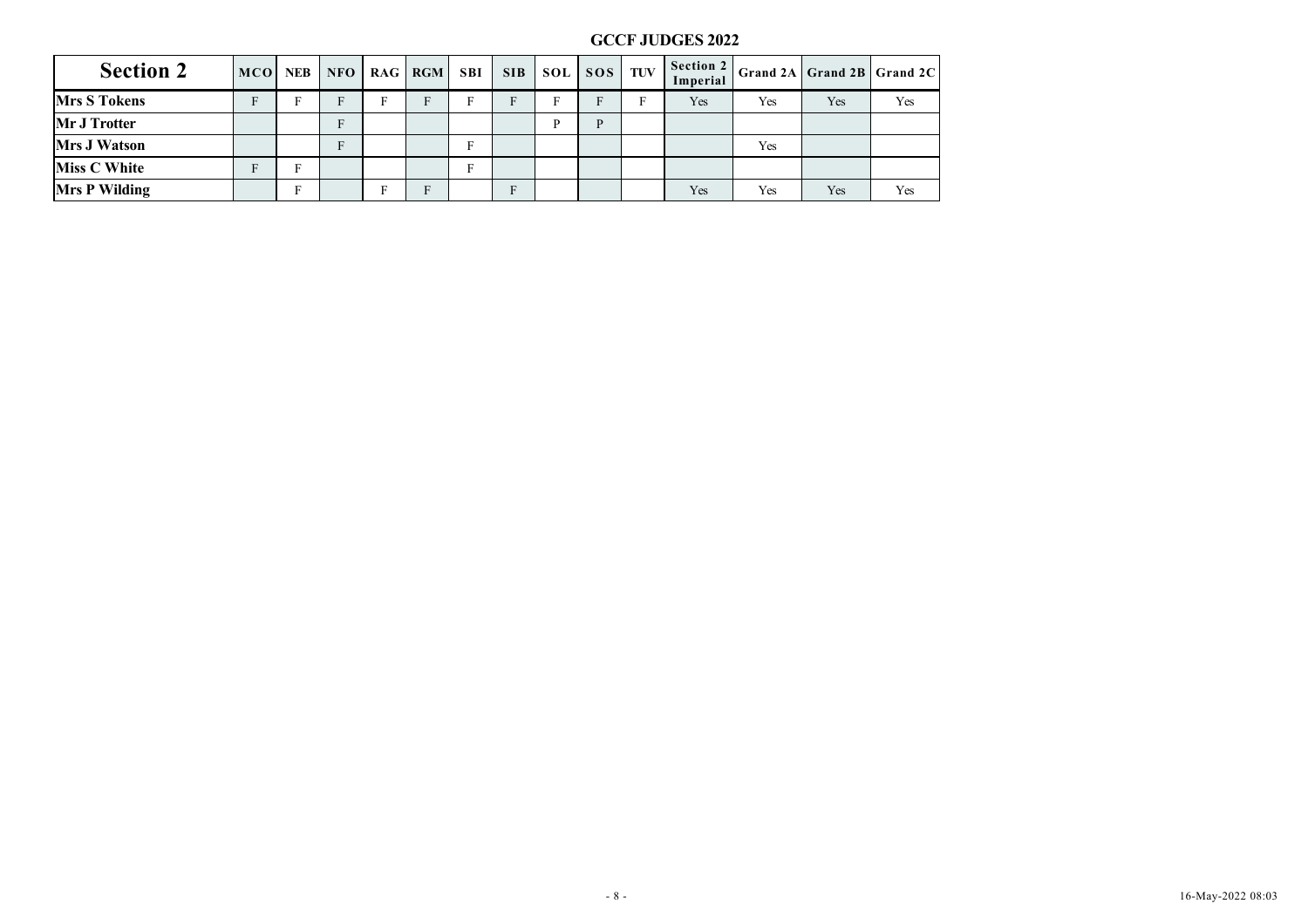| <b>Section 3</b>              | <b>BLH</b>   | <b>BSH</b>   | <b>CHA</b>   | <b>MAN</b>   | <b>SRL</b>   | <b>SRS</b>   | Section 3<br>Imperial | Grand 3A Grand 3B |     |
|-------------------------------|--------------|--------------|--------------|--------------|--------------|--------------|-----------------------|-------------------|-----|
| Mrs E L Adair                 | F            | $\mathbf{F}$ | $\mathbf{F}$ | $\mathbf{F}$ | P            | P            |                       | Yes               |     |
| <b>Ms J E Allen</b>           | $\mathbf{F}$ | F            | $\mathbf{F}$ | F            | F            | $\mathbf{F}$ | Yes                   | Yes               | Yes |
| <b>Mrs V Anderson</b>         | $\mathbf{F}$ | F            | $\mathbf{F}$ | F            | F            | $\mathbf{F}$ | Yes                   | Yes               | Yes |
| <b>Mrs L R Ashmore</b>        | $\mathbf{F}$ |              | $\mathbf{F}$ |              | F            | F            |                       |                   | Yes |
| <b>Mrs P M Beard-Smith</b>    | $\mathbf{F}$ | $\mathbf{F}$ | $\mathbf{F}$ | $\mathbf{F}$ | $\mathbf{F}$ | $\mathbf{F}$ | Yes                   | Yes               | Yes |
| <b>Ms M Birchall</b>          |              |              |              |              | P            | P            |                       |                   |     |
| <b>Mrs J Bradley</b>          | $\mathbf{F}$ | F            | $\mathbf{F}$ | $\mathbf{F}$ | $\mathbf{F}$ | $_{\rm F}$   | Yes                   | Yes               | Yes |
| <b>Mrs V Brooks</b>           | EM           | EM           | EM           | EM           | EM           | EM           | Yes                   | Yes               | Yes |
| <b>Mrs D M Brown</b>          | $\mathbf{F}$ | $_{\rm F}$   | $\mathbf{F}$ | $\mathbf{F}$ |              |              |                       | Yes               |     |
| <b>Mrs S Bullock</b>          |              |              |              |              | EM           | EM           |                       |                   |     |
| Mr N Carter                   | $\mathbf{F}$ | F            | $\mathbf{F}$ | F            | F            | $\mathbf{F}$ | Yes                   | Yes               | Yes |
| Dr P G Collin                 | $\mathbf{F}$ | $_{\rm F}$   | $\mathbf{F}$ | F            | F            | F            | Yes                   | Yes               | Yes |
| Mr S Crow                     | $\mathbf{F}$ |              | $\mathbf{F}$ |              | $\mathbf{F}$ | F            |                       |                   | Yes |
| <b>Mrs E Culf</b>             | EM           | EM           | EM           | EM           |              |              |                       | Yes               |     |
| <b>Mrs S A Dalton-Hobbs</b>   | $\mathbf{F}$ | $_{\rm F}$   | $\mathbf{F}$ | $_{\rm F}$   | F            | F            | Yes                   | Yes               | Yes |
| <b>Mr R Davies</b>            |              | P            |              | P            |              |              |                       |                   |     |
| <b>Mrs H Dessauer</b>         |              | A            |              | $\mathbf{A}$ | A            | $\mathbf{A}$ |                       |                   |     |
| <b>Mrs J Edwards</b>          |              | EM           |              | EM           |              |              |                       |                   |     |
| <b>Mrs S Elliott-Jenkins</b>  |              | P            |              | P            |              |              |                       |                   |     |
| Mr J E Emery                  |              | P            |              | P            |              |              |                       |                   |     |
| <b>Mrs R E Fisher</b>         | $\mathbf{F}$ | $\mathbf{F}$ | $\mathbf{F}$ | $\mathbf{F}$ | F            | $\mathbf{F}$ | Yes                   | Yes               | Yes |
| Mr G Gow                      | EM           | EM           | EM           | EM           | EM           | EM           | Yes                   | Yes               | Yes |
| Mrs J I Green                 | $\mathbf{F}$ |              | $\mathbf{F}$ |              | $\mathbf{F}$ | F            |                       |                   | Yes |
| Mr J Hansson                  | $\mathbf{F}$ | $\mathbf{F}$ | ${\bf F}$    | F            | F            | $_{\rm F}$   | Yes                   | Yes               | Yes |
| Mr J S Harrison               | $\mathbf{F}$ | $_{\rm F}$   | $\mathbf{F}$ | $_{\rm F}$   | $\mathbf{F}$ | F            | Yes                   | Yes               | Yes |
| <b>Mrs S Heavens</b>          | $\mathbf{F}$ | $_{\rm F}$   | $\mathbf{F}$ | $\mathbf{F}$ | F            | $\mathbf{F}$ | Yes                   | Yes               | Yes |
| Mrs E L Hollis-Aggio          | $\mathbf{F}$ | F            | $\mathbf{F}$ | F            |              |              |                       | Yes               |     |
| <b>Mrs C Kaye</b>             | $\mathbf{F}$ | F            | F            | $_{\rm F}$   | F            | F            | Yes                   | Yes               | Yes |
| Dr K E Kempsell               | F            | F            | $\mathbf{F}$ | $\mathbf{F}$ |              |              |                       | Yes               |     |
| <b>Mrs M Le Monnier</b>       | F            | F            | F            | $_{\rm F}$   | F            | F            | Yes                   | Yes               | Yes |
| Mr S A Leppard                | $\mathbf{F}$ | F            | $\mathbf{F}$ | $\mathbf{F}$ |              |              |                       | Yes               |     |
| <b>Mrs S Luxford-Watts</b>    | $\mathbf{F}$ | $\mathbf{F}$ | F            | $_{\rm F}$   | F            | $_{\rm F}$   | Yes                   | Yes               | Yes |
| Mr I Macro                    |              |              |              |              | P            | P            |                       |                   |     |
| Ms P L Mansaray               |              | P            |              | P            |              |              |                       |                   |     |
| <b>Mrs H J Marriott-Power</b> | F            | $\mathbf F$  | $\, {\rm F}$ | $\mathbf F$  | $\mathbf{F}$ | $\mathbf{F}$ | Yes                   | Yes               | Yes |
|                               |              |              |              |              |              |              |                       |                   |     |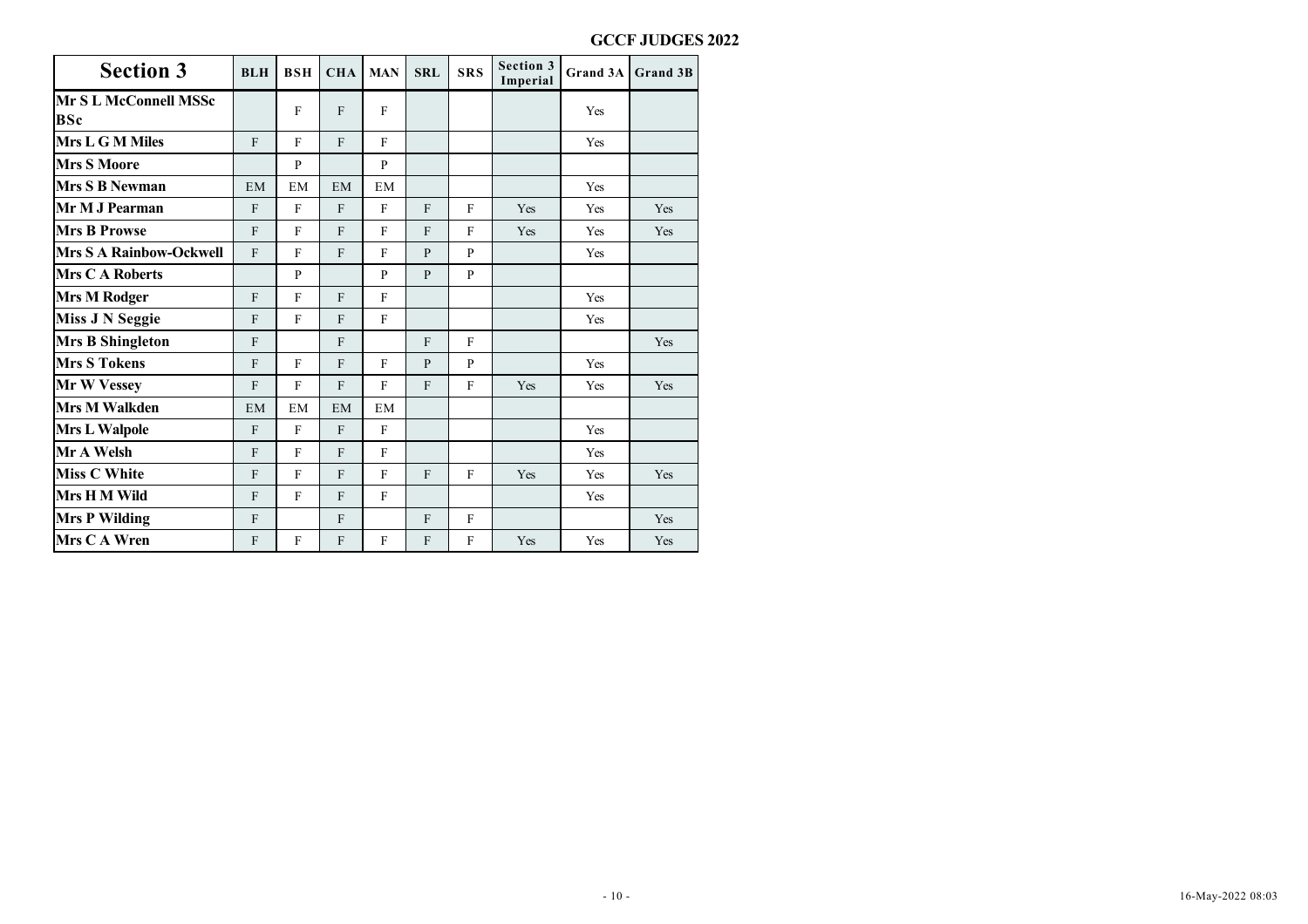|                                                                                       |   |              |              |             |                                 |                         |              |                       |                 |              |                  |               |              |              |                            |              |              |              | <b>GCCF JUDGES 2022</b> |                                                |     |                                |     |                                           |
|---------------------------------------------------------------------------------------|---|--------------|--------------|-------------|---------------------------------|-------------------------|--------------|-----------------------|-----------------|--------------|------------------|---------------|--------------|--------------|----------------------------|--------------|--------------|--------------|-------------------------|------------------------------------------------|-----|--------------------------------|-----|-------------------------------------------|
| Section 4 aby azt ben crx drx kor lpl lps lyl lys mau oci rus sin sno sok sph tai toy |   |              |              |             |                                 |                         |              |                       |                 |              |                  |               |              |              |                            |              |              |              |                         | Section<br>$\overline{\mathbf{4}}$<br>Imperial | 4A  | <b>Grand</b> Grand Grand<br>4B | 4C  |                                           |
| Mrs RL<br>Alger-Street                                                                |   |              | $\rm F$      |             |                                 |                         |              |                       | F               | $\mathbf{F}$ |                  |               |              |              | F                          |              |              |              |                         | Yes                                            | Yes |                                | Yes |                                           |
| Mrs V A<br>Anderson-<br><b>Drew</b>                                                   | F | $\mathbf{F}$ | $\mathbf{F}$ | $_{\rm F}$  | $\mathbf{F}$                    | $\mathbf{F}$            | $\mathbf{F}$ | $\mathbf{F}$          | $\mathbf{F}$    | $_{\rm F}$   | $\, {\rm F}$     | $\mathbf{F}$  | $\mathbf{F}$ | $_{\rm F}$   | F                          | $\mathbf{F}$ | $\rm F$      | $\mathbf{F}$ | $\, {\rm F}$            | Yes                                            | Yes | Yes                            | Yes |                                           |
| Mrs L R<br><b>Ashmore</b>                                                             | F | $\mathbf{F}$ | F            | $_{\rm F}$  | $\mathbf{F}$                    | $\mathbf{F}$            | $\mathbf{F}$ | $\, {\bf F}$          | $\mathbf F$     | $\mathbf{F}$ | $\rm F$          | $\mathbf{F}$  | $\mathbf F$  | F            | F                          | F            | $\mathbf{F}$ | $\mathbf{F}$ | $\mathbf{F}$            | Yes                                            | Yes | Yes                            | Yes |                                           |
| $\overline{\text{Ms M}}$<br><b>Birchall</b>                                           |   |              |              | $\mathbf S$ | $\mathbf{F}$                    |                         | S.           | S                     | $\mathbf{F}$    | $\mathbf{F}$ |                  |               |              |              |                            |              | F            |              |                         |                                                |     | Yes                            |     | CRX&LPL&LPS: Full Judge (Provisional)     |
| Mrs B<br><b>Boizard-Neil</b>                                                          |   |              | EM EM        |             |                                 |                         |              | EM EM                 |                 |              | EM EM            |               |              | <b>EM</b>    |                            |              |              |              |                         |                                                |     |                                |     |                                           |
| <b>Mrs A Bond-</b><br>Wonneberger                                                     |   |              |              |             |                                 |                         |              |                       | F               | $\mathbf F$  |                  |               | $\mathbf F$  |              |                            |              |              |              |                         |                                                |     |                                |     |                                           |
| Mrs SL<br><b>Bower</b>                                                                | F | $\mathbf F$  |              |             |                                 | F                       |              |                       | $\mathbf F$     | $\mathbf{F}$ | $\mathbf{P}$     | $\rm F$       | $\mathbf{F}$ |              |                            |              |              | $\mathbf{F}$ |                         |                                                |     |                                |     |                                           |
| Mr M Brace                                                                            |   |              | ${\rm D}$    |             |                                 |                         |              |                       |                 |              |                  |               |              | ${\rm D}$    |                            |              |              |              |                         |                                                |     |                                |     | Disqualified from 21/09/2011              |
| MsL<br><b>Brennan</b>                                                                 |   |              | F            |             |                                 |                         |              |                       | F               | $\mathbf{F}$ |                  |               |              |              |                            | F            |              |              | F                       |                                                |     |                                |     |                                           |
| Mrs V<br><b>Brooks</b>                                                                |   |              | EM EM        |             |                                 |                         |              | EM EM EM EM           |                 |              |                  | $\mathrm{EM}$ |              |              | EM EM EM                   |              |              |              | EM                      | Yes                                            | Yes |                                | Yes |                                           |
| Mrs D M<br><b>Brown</b>                                                               |   |              |              |             |                                 |                         |              |                       |                 |              |                  |               | $\mathbf{P}$ |              |                            |              |              |              |                         |                                                |     |                                |     |                                           |
| Mrs M<br><b>Buckeridge</b>                                                            | F | $\, {\rm F}$ |              | $\rm F$     | $\rm F$                         | $\mathbf{F}$            | S            | ${\bf S}$             | $\, {\bf F} \,$ | $\mathbf{F}$ | $\rm F$          | $\mathbf{F}$  | F            | $\mathbf{F}$ | F                          | $\mathbf{F}$ | ${\bf S}$    | F            | $\mathbf{F}$            | Yes                                            | Yes | Yes                            |     | Yes LPL&LPS&SPH: Full Judge (Provisional) |
| Mrs S<br><b>Bullock</b>                                                               |   |              |              |             |                                 | EM EM EM EM EM EM EM EM |              |                       |                 |              |                  |               |              |              | EM EM EM EM EM EM EM EM EM |              |              |              |                         | Yes                                            | Yes | Yes                            | Yes |                                           |
| Mr N Carter                                                                           |   |              |              |             |                                 |                         |              |                       | F               | $\mathbf F$  |                  |               |              |              | $\mathbf F$                |              |              |              |                         |                                                |     |                                |     |                                           |
| Mrs M<br>Chapman-<br><b>Beer</b>                                                      | F | $\mathbf{F}$ | $\mathbf{F}$ | $_{\rm F}$  | $\rm F$                         | $\mathbf{F}$            | $\mathbf{F}$ | $\, {\bf F}$          | $\mathbf F$     | $_{\rm F}$   | $\rm F$          | $\mathbf{F}$  | F            | $_{\rm F}$   | F                          | $\mathbf{F}$ | $\rm F$      | $\mathbf{F}$ | $\mathbf{F}$            | Yes                                            | Yes | Yes                            | Yes |                                           |
| <b>Ms J Clare</b>                                                                     |   |              | $\rm F$      |             | F                               |                         |              |                       |                 | $F \mid F$   |                  |               | $\mathbf F$  |              | $\, {\bf F} \,$            |              | $\rm F$      |              |                         |                                                |     | Yes                            |     |                                           |
| MsMLF<br><b>Clare LLM</b><br><b>BEd</b>                                               | F | $\mathbf{F}$ | $\mathbf{F}$ | F           | $\mathbf{F}$                    | F                       | F            | $\mathbf{F}$          | $\mathbf{F}$    | $_{\rm F}$   | $\boldsymbol{F}$ | $\mathbf{F}$  | $\mathbf{F}$ | F            | F                          | $\mathbf{F}$ | $\mathbf{F}$ | $\mathbf{F}$ | $\mathbf{F}$            | Yes                                            | Yes | Yes                            | Yes |                                           |
| <b>Mrs T Cole</b>                                                                     |   |              | $\mathbf F$  |             |                                 |                         |              |                       |                 |              |                  |               |              |              |                            |              |              |              |                         |                                                |     |                                |     |                                           |
| Mrs G<br>Cornish                                                                      |   |              |              |             | $\boldsymbol{\mathsf{EM}}\;$ EM |                         |              | $EM$ ${\small\bf EM}$ |                 |              | $\mathrm{EM}$    |               |              |              | EM EM EM                   |              | EM           |              |                         |                                                |     |                                |     |                                           |
|                                                                                       |   |              |              |             |                                 |                         |              |                       |                 |              |                  |               |              |              |                            | $\sim 11$ -  |              |              |                         |                                                |     |                                |     | 16-May-2022 08:03                         |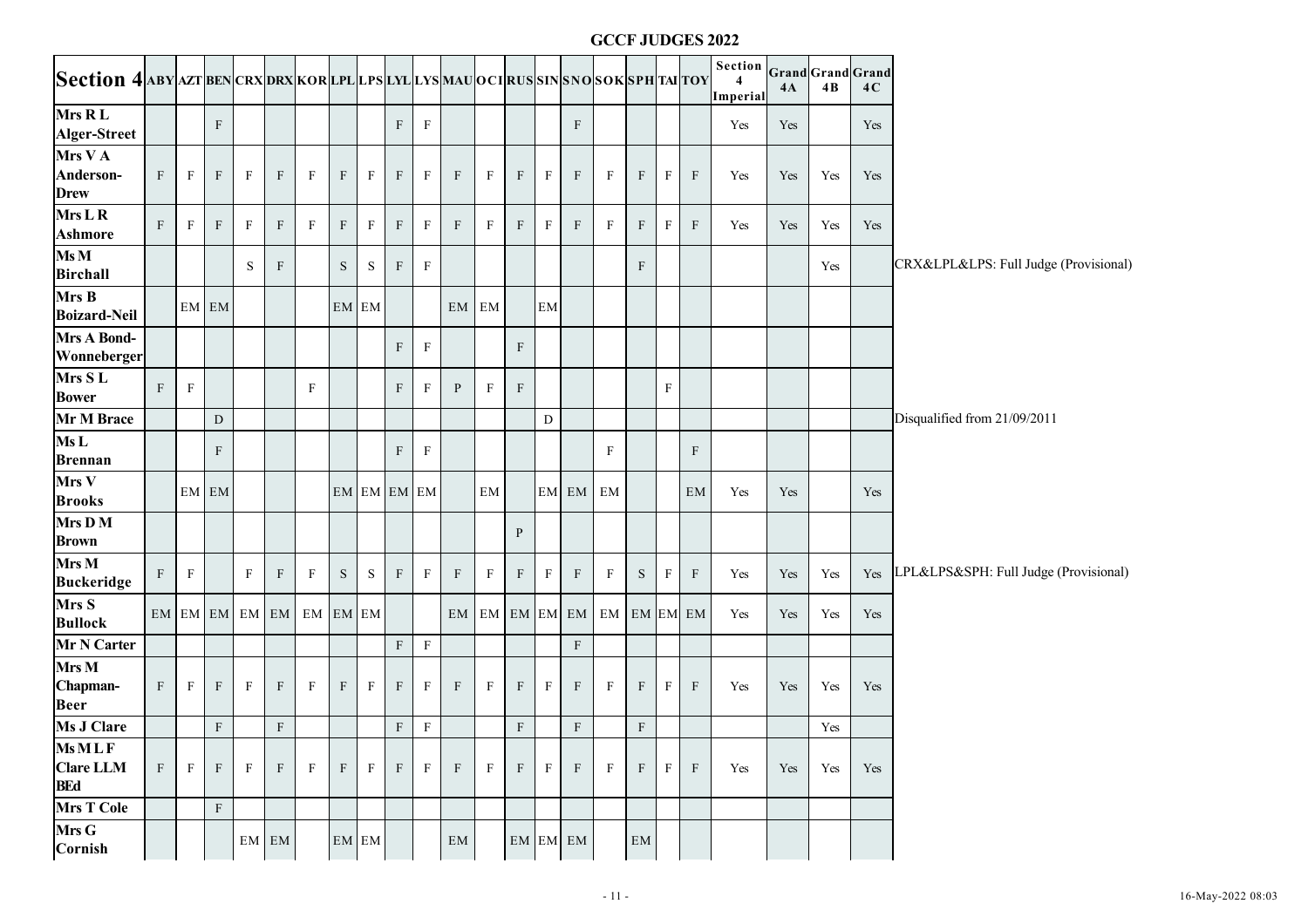|                                                                                       |                  |              |              |                |              |              |              |                           |             |              |                   |             |             |              |                         | <b>GCCF JUDGES 2022</b> |              |              |              |                                       |     |     |     |                                                   |
|---------------------------------------------------------------------------------------|------------------|--------------|--------------|----------------|--------------|--------------|--------------|---------------------------|-------------|--------------|-------------------|-------------|-------------|--------------|-------------------------|-------------------------|--------------|--------------|--------------|---------------------------------------|-----|-----|-----|---------------------------------------------------|
| Section 4 aby azt ben crx drx kor lpl lps lyl lys mau oci rus sin sno sok sph tai toy |                  |              |              |                |              |              |              |                           |             |              |                   |             |             |              |                         |                         |              |              |              | Section Grand Grand Grand<br>Imperial | 4A  | 4B  | 4C  |                                                   |
| Mr M.P.<br><b>Cornish DEM</b>                                                         | $\mathbf{F}$     | S            | $\mathbf{F}$ | $\mathbf{F}$   | F            | $\mathbf{F}$ | $\rm F$      | F                         | F           | $\mathbf{F}$ | $\mathbf{F}$      | S           | F           | $\mathbf{F}$ | F                       | $\mathbf{F}$            | $\mathbf{F}$ | $\mathbf{F}$ | F            | Yes                                   | Yes | Yes |     | Yes AZT&OCI: Full Judge (Provisional)             |
| Mrs J<br>Crockart                                                                     |                  |              |              |                | EM EM        |              |              |                           |             |              |                   |             |             | EM           |                         |                         |              |              |              |                                       |     |     |     |                                                   |
| Mr S Crow                                                                             | $\mathbf F$      | $\, {\bf F}$ | ${\bf S}$    | $\mathbf{F}$   | $\rm F$      | $\mathbf{F}$ | $\mathbf F$  | $\mathbf F$               | $\rm F$     | $\, {\bf F}$ | $\mathbf F$       | $\mathbf F$ | $\mathbf F$ | $\mathbf F$  | F                       | $\mathbf F$             | $\, {\rm F}$ | $\mathbf F$  | $\rm F$      | Yes                                   | Yes | Yes | Yes | BEN: Full Judge (Provisional)                     |
| Ms J M<br>Cunningham                                                                  |                  |              | F            |                |              |              |              |                           | F           | $\mathbf{F}$ |                   |             |             |              |                         |                         |              |              |              |                                       |     |     |     |                                                   |
| Mrs S A<br><b>Dalton-Hobbs</b>                                                        |                  |              |              | S              | $\mathbf{F}$ |              | $\mathbf S$  | S                         | $\mathbf F$ | $\mathbf{F}$ |                   |             | P           |              |                         |                         | F            |              | $\mathbf{F}$ |                                       |     | Yes |     | CRX&LPL&LPS: Full Judge (Provisional)             |
| Mrs S B<br><b>Danks</b>                                                               |                  |              |              |                |              |              |              |                           | F           | $\mathbf{F}$ |                   |             | P           |              |                         |                         |              |              |              |                                       |     |     |     |                                                   |
| Mrs H<br><b>Dessauer</b>                                                              |                  |              |              |                |              |              |              |                           |             |              | A                 |             |             | А            | $\mathbf{A}$            |                         | A            |              |              |                                       |     |     |     |                                                   |
| $\overline{\text{Ms S E}}$<br><b>Devereux</b>                                         |                  |              |              |                |              |              |              |                           | F           | $\mathbf{F}$ |                   |             |             |              | $\mathbf{F}$            |                         | P            |              | $\mathbf{F}$ |                                       |     |     |     |                                                   |
| Mr S Farrell                                                                          |                  |              | $\rm F$      |                |              |              |              |                           | F           | $\, {\bf F}$ |                   |             |             |              |                         | $\mathbf F$             |              |              | $\mathbf F$  |                                       |     |     | Yes |                                                   |
| Mrs R E<br><b>Fisher</b>                                                              | $\mathbf{F}$     | S            | $\mathbf{F}$ | $_{\rm F}$     | $\mathbf{F}$ | S            | S            | S                         | F           | $\mathbf{F}$ | F                 | S           |             | $_{\rm F}$   |                         | $\mathbf{F}$            | F            | S            | $\mathbf{F}$ | Yes                                   | Yes | Yes | Yes | AZT&KOR&LPL&LPS&OCI&TAI: Full Judge (Provisional) |
| Mrs L Fryer                                                                           |                  |              |              |                |              |              |              |                           | $\rm F$     | $\, {\bf F}$ |                   |             |             |              |                         |                         |              |              | $\mathbf{F}$ |                                       |     |     |     |                                                   |
| Mr G Godfrey                                                                          | $\mathbf F$      | ${\bf S}$    | $\mathbf S$  | $\mathbf F$    | $\rm F$      | F            | $\mathbf F$  | $\boldsymbol{\mathrm{F}}$ | $\rm F$     | $\, {\bf F}$ |                   | $\mathbf S$ | $\mathbf F$ | $\mathbf S$  | ${\bf S}$               |                         | ${\bf F}$    | $\rm F$      | $\mathbf F$  | Yes                                   | Yes | Yes |     | AZT&BEN&OCI&SIN&SNO: Full Judge (Provisional)     |
| Mr G Gow                                                                              |                  |              |              | EM EM EM EM EM |              |              |              |                           |             |              | EM EM EM EM EM EM |             |             |              | EM EM EM EM EM EM EM EM |                         |              |              |              | Yes                                   | Yes | Yes |     | Yes KOR&TAI: Full Judge (Provisional)             |
| <b>Mrs F Green</b>                                                                    |                  |              |              | $\mathbf{F}$   | $\rm F$      |              |              |                           |             |              |                   |             |             |              |                         |                         |              |              |              |                                       |     | Yes |     |                                                   |
| Mrs J I<br><b>Green</b>                                                               | $\mathbf{F}$     | $\mathbf{F}$ | $\rm F$      | $_{\rm F}$     | F            | F            | $\mathbf F$  | F                         | F           | $\mathbf{F}$ | $\boldsymbol{F}$  | F           | F           | F            | $\mathbf{F}$            | $\mathbf{F}$            | F            | F            | $\rm F$      | Yes                                   | Yes | Yes | Yes |                                                   |
| Mrs V<br><b>Hakin-Smith</b>                                                           | EM               |              |              | EM             |              |              |              | EM EM                     |             |              |                   |             |             | EM           |                         |                         |              |              |              |                                       |     |     |     |                                                   |
| Mr J<br><b>Hansson</b>                                                                | $\mathbf{F}$     | $\mathbf{F}$ | $\rm F$      | $\mathbf{F}$   | F            | $\mathbf{F}$ | $\, {\rm F}$ | $\mathbf{F}$              | F           | $\mathbf{F}$ | $\rm F$           | $\rm F$     | F           | $\mathbf F$  | F                       | $\mathbf{F}$            | $\mathbf{F}$ | $_{\rm F}$   | F            | Yes                                   | Yes | Yes | Yes |                                                   |
| Mrs D<br><b>Harper</b>                                                                |                  |              | EM EM        |                |              | EM           |              |                           |             |              | EM EM             |             |             |              | EM EM EM                |                         |              |              | EM EM        | Yes                                   | Yes |     | Yes |                                                   |
| Mr J S<br><b>Harrison</b>                                                             |                  |              |              | $\mathbf{F}$   | $\mathbf{F}$ |              | $\mathbf S$  | ${\bf S}$                 | $\rm F$     | $\mathbf{F}$ |                   |             |             |              |                         |                         | $\mathbf S$  |              |              |                                       |     | Yes |     | LPL&LPS&SPH: Full Judge (Provisional)             |
| Mrs S<br><b>Heavens</b>                                                               |                  |              |              | F              | $\mathbf{F}$ | $\mathbf{F}$ |              |                           | F           | $\mathbf{F}$ |                   |             |             | ${\bf S}$    | S                       |                         | ${\bf S}$    | F            |              | Yes                                   | Yes | Yes |     | SIN&SNO&SPH: Full Judge (Provisional)             |
| Mrs R<br><b>Hopkins</b>                                                               | $\boldsymbol{F}$ |              |              |                |              |              |              |                           | ${\bf F}$   | $\mathbf{F}$ |                   |             |             |              |                         |                         |              |              |              |                                       |     |     |     |                                                   |
|                                                                                       |                  |              |              |                |              |              |              |                           |             |              |                   |             |             |              |                         | $-12-$                  |              |              |              |                                       |     |     |     | 16-May-2022 08:03                                 |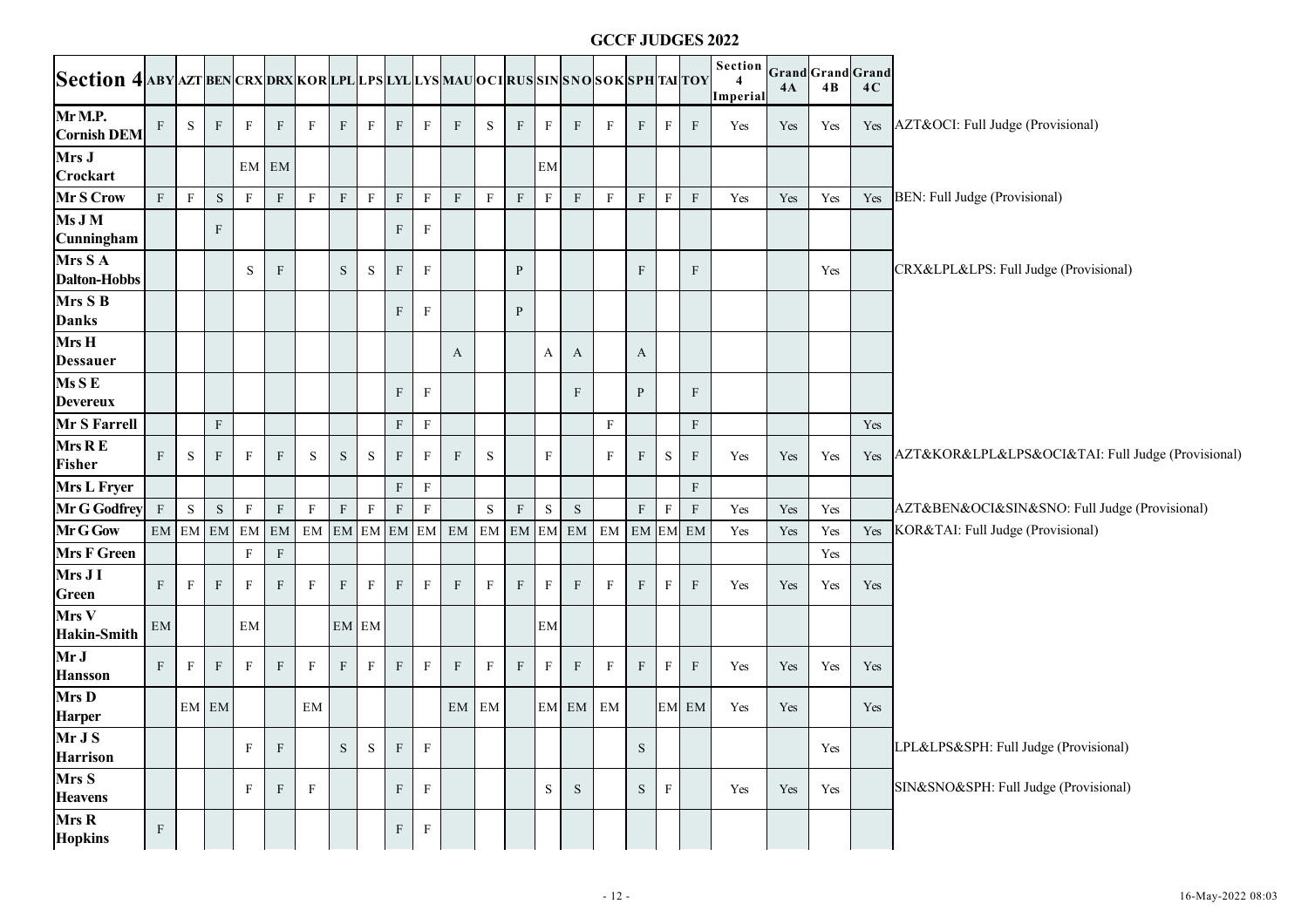|                                                                                      |               |              |              |                |              |             |              |                       |              |              |                                                                                             |              |                  |                            |              |              |              |              | <b>GCCF JUDGES 2022</b>   |                      |     |                         |                      |                                                                                                            |
|--------------------------------------------------------------------------------------|---------------|--------------|--------------|----------------|--------------|-------------|--------------|-----------------------|--------------|--------------|---------------------------------------------------------------------------------------------|--------------|------------------|----------------------------|--------------|--------------|--------------|--------------|---------------------------|----------------------|-----|-------------------------|----------------------|------------------------------------------------------------------------------------------------------------|
| Section 4 aby azt ben crx drx kor lpl lps lyl lys mau oci rus sin sno sok sph ta toy |               |              |              |                |              |             |              |                       |              |              |                                                                                             |              |                  |                            |              |              |              |              |                           | Section<br>Imperial  | 4A  | Grand Grand Grand<br>4B | 4C                   |                                                                                                            |
| Mrs N<br>Johnson                                                                     | S.            | S            | S            | S              | F            | F           | F            | $\, {\bf F}$          | $\rm F$      | $\mathbf{F}$ | F                                                                                           | S            | $\mathbf{F}$     | F                          | F            |              | S            | F            | $\mathbf{F}$              | Yes                  | Yes | Yes                     | Yes                  | ABY&BEN&CRX&SPH: Full Judge (Provisional) ; AZT&OCI:<br>Ocicats Full Judge; Full Judge (Provisional) Aztec |
| <b>Mrs C Jones</b>                                                                   | $\mathrm{EM}$ |              | EM EM        |                |              |             |              | $EM$ ${\small\bf EM}$ |              |              | EM EM EM                                                                                    | EM           |                  |                            |              |              |              |              |                           |                      |     |                         | Yes                  | ABY: Emeritus                                                                                              |
| <b>Mrs C Kaye</b>                                                                    | ${\bf S}$     | S            | ${\bf S}$    | $\mathbf F$    | $\mathbf F$  | $\mathbf F$ | $\mathbf F$  | $\rm F$               | $\mathbf F$  | $\rm F$      | S                                                                                           | S            | $\mathbf F$      | ${\bf S}$                  | $\mathbf F$  | $\mathbf F$  | $\mathbf{F}$ | $\, {\bf F}$ | $\mathbf F$               | Yes                  | Yes | Yes                     |                      | ABY&AZT&BEN&MAU&OCI&SIN: Full Judge (Provisional)                                                          |
| DrKE<br>Kempsell                                                                     |               |              |              |                |              |             |              |                       |              |              | P                                                                                           |              | P                |                            |              |              |              |              |                           |                      |     |                         |                      |                                                                                                            |
| <b>Mrs M Kidd</b>                                                                    |               |              |              | EM EM EM EM EM |              | EM          |              |                       |              |              | EM                                                                                          | $\rm{EM}$    | EM EM            |                            |              |              | EM EM        |              |                           |                      |     |                         |                      |                                                                                                            |
| $Mrs$ V E S<br><b>Kilby</b>                                                          | F             | $_{\rm F}$   | $\mathbf{F}$ | $\mathbf{F}$   | $\mathbf{F}$ | F           | $\mathbf{F}$ | $\, {\rm F}$          | $\mathbf F$  | $\mathbf{F}$ | $\mathbf{F}$                                                                                | F            | $\mathbf{F}$     | $\mathbf{F}$               | $\mathbf{F}$ | $_{\rm F}$   | $\mathbf{F}$ | $\mathbf{F}$ | $\mathbf{F}$              | Yes                  | Yes | Yes                     | Yes                  |                                                                                                            |
| Miss CA<br>Lewis                                                                     |               |              |              |                |              |             |              |                       | $\mathbf{F}$ | $\mathbf{F}$ |                                                                                             |              |                  |                            |              | F            |              |              | $\mathbf{F}$              |                      |     |                         |                      |                                                                                                            |
| Mrs S<br>Luxford-<br><b>Watts</b>                                                    | $\mathbf{F}$  | $\mathbf{F}$ | $\mathbf{F}$ | $_{\rm F}$     | $\mathbf{F}$ | $_{\rm F}$  | F            | $\mathbf F$           |              |              | $\mathbf{F}$                                                                                | F            | $\boldsymbol{F}$ | $\mathbf{F}$               | F            | F            | F            | $\mathbf{F}$ |                           | Yes                  | Yes | Yes                     | Yes                  |                                                                                                            |
| Mr I Macro                                                                           |               |              |              | ${\bf S}$      | ${\bf F}$    |             | $\,$ S       | ${\bf S}$             | $\mathbf F$  | $\mathbf F$  |                                                                                             |              |                  |                            |              |              | $\mathbf{F}$ |              |                           |                      |     | Yes                     |                      | CRX&LPL&LPS: Full Judge (Provisional)                                                                      |
| Ms PL<br><b>Mansaray</b>                                                             | $\mathbf{F}$  | $\mathbf{F}$ | F            | F              | F            | S           | S            | S                     | $\mathbf{F}$ | F            | $\mathbf{F}$                                                                                | $\mathbf{F}$ | S                | F                          | S            | $_{\rm F}$   | F            | S            | $\mathbf{F}$              | Yes                  |     | Yes                     | Yes                  | KOR&LPL&LPS&RUS&SNO&TAI: Full Judge (Provisional)                                                          |
| Mrs H J<br><b>Marriott-</b><br><b>Power</b>                                          | F             | $\mathbf{F}$ | F            | $_{\rm F}$     | F            | $_{\rm F}$  | F            | $\mathbf F$           | $\rm F$      | $\mathbf{F}$ | $\mathbf{F}$                                                                                | F            | $\boldsymbol{F}$ | $\mathbf{F}$               | $\mathbf{F}$ | F            | F            | $_{\rm F}$   | $\mathbf{F}$              | Yes                  | Yes | Yes                     | Yes                  |                                                                                                            |
| <b>Mr G Martin</b>                                                                   |               |              |              |                |              |             |              |                       | ${\bf F}$    | $_{\rm F}$   |                                                                                             |              |                  | $\mathbf F$                |              | $\mathbf F$  |              |              | $\rm F$                   |                      |     |                         |                      |                                                                                                            |
| Mrs L E<br><b>Martin</b>                                                             |               |              |              |                |              |             |              |                       | $\mathbf{F}$ | F            |                                                                                             |              |                  | $\mathbf{F}$               |              | F            |              |              | $\boldsymbol{\mathrm{F}}$ |                      |     |                         |                      |                                                                                                            |
| Mr SL<br><b>McConnell</b><br><b>MSSc BSc</b>                                         |               |              |              |                |              |             |              |                       |              |              | P                                                                                           |              |                  | $\mathbf F$                |              |              |              |              |                           |                      |     |                         |                      |                                                                                                            |
| Mr S M<br><b>Nash-Morris</b>                                                         |               | D            |              |                |              |             |              |                       |              |              |                                                                                             | D            |                  |                            |              |              |              |              |                           |                      |     |                         |                      | Disqualified from 26/09/2012                                                                               |
| Mrs L<br><b>Niblock</b>                                                              |               |              | F            |                |              |             |              |                       | $\rm F$      | $\mathbf{F}$ |                                                                                             |              |                  |                            |              |              |              |              |                           |                      |     |                         |                      |                                                                                                            |
| Mr S Parkin F F F                                                                    |               |              |              |                |              | $S$ $S$ $F$ |              |                       |              |              | $F \quad F \quad F \quad F \quad F \quad F \quad F \quad F \quad F \quad F \quad F \quad F$ |              |                  |                            |              |              |              |              |                           | $Y_{\text{es}}$      |     |                         |                      | Yes   Yes   Yes   CRX&DRX: Full Judge (Provisional)                                                        |
| Mr M J<br>Pearman                                                                    | $\mathbf{F}$  | S            | F            | $\mathbf{F}$   | F            | F           | S            | S                     | F            | $\mathbf F$  | S                                                                                           | S            | F                | S                          | S            |              | F            | $\mathbf{F}$ | $\mathbf{F}$              | Yes                  | Yes | Yes                     |                      | AZT&LPL&LPS&MAU&OCI&SIN: Full Judge (Provisional);<br>SNO: Full Judge (Provisional) FJP                    |
| Mrs P A<br><b>Perkins</b>                                                            |               |              | EM           |                |              |             |              |                       |              | EM EM        |                                                                                             |              |                  | $\boldsymbol{\mathrm{EM}}$ |              | EM           |              |              | $\mathrm{EM}$             |                      |     |                         | Yes                  |                                                                                                            |
| Mrs C Pike                                                                           |               |              | $\mathbf F$  |                |              |             |              |                       | $\mathbf F$  | $\, {\bf F}$ | $\mathbf F$                                                                                 |              |                  | $\, {\bf F}$               | $\, {\rm F}$ | $\mathbf{F}$ |              |              |                           | $\operatorname{Yes}$ | Yes |                         | $\operatorname{Yes}$ |                                                                                                            |
|                                                                                      |               |              |              |                |              |             |              |                       |              |              |                                                                                             |              |                  |                            |              | $-13-$       |              |              |                           |                      |     |                         |                      | 16-May-2022 08:03                                                                                          |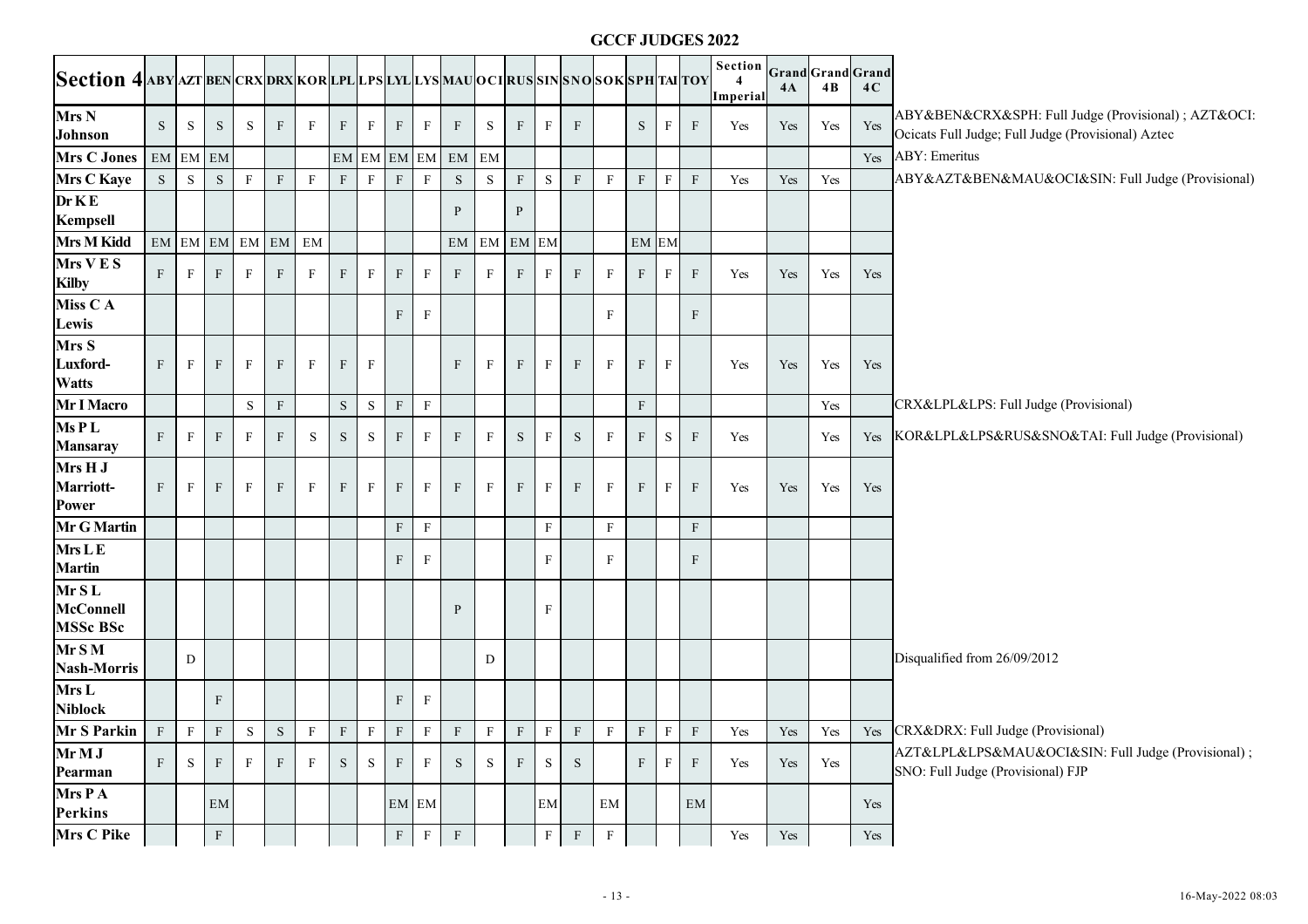|                                                                                       |              |                           |              |              |              |              |             |              |                 |              |                           |              |              |              |              |              |              |              | <b>GCCF JUDGES 2022</b>   |                                       |           |     |     |                                                                                                |
|---------------------------------------------------------------------------------------|--------------|---------------------------|--------------|--------------|--------------|--------------|-------------|--------------|-----------------|--------------|---------------------------|--------------|--------------|--------------|--------------|--------------|--------------|--------------|---------------------------|---------------------------------------|-----------|-----|-----|------------------------------------------------------------------------------------------------|
| Section 4 aby azt ben crx drx kor lpl lps lyl lys mau oci rus sin sno sok sph tai toy |              |                           |              |              |              |              |             |              |                 |              |                           |              |              |              |              |              |              |              |                           | Section Grand Grand Grand<br>Imperial | <b>4A</b> | 4B  | 4C  |                                                                                                |
| Mrs S A<br><b>Rainbow-</b><br><b>Ockwell</b>                                          |              |                           |              |              | P            |              |             |              | $\mathbf{F}$    | $_{\rm F}$   | $\boldsymbol{\mathrm{F}}$ |              | $\mathbf{P}$ |              |              | $_{\rm F}$   |              |              | $\boldsymbol{\mathrm{F}}$ |                                       |           |     | Yes |                                                                                                |
| MrD C<br><b>Redtfeldt</b>                                                             |              |                           |              |              |              |              |             |              |                 |              |                           |              | $\mathbf{A}$ | A            |              |              |              |              |                           |                                       |           |     |     |                                                                                                |
| Mrs CA<br><b>Roberts</b>                                                              | $\rm F$      |                           |              |              |              |              |             |              | F               | $\mathbf{F}$ |                           |              | P            |              |              |              |              |              |                           |                                       |           |     |     |                                                                                                |
| Mrs M<br><b>Rodger</b>                                                                | $\mathbf{F}$ |                           |              |              |              |              |             |              | $\rm F$         | $\mathbf{F}$ | $\boldsymbol{\mathrm{F}}$ |              |              | $_{\rm F}$   |              |              |              |              |                           |                                       |           |     |     |                                                                                                |
| Mrs S M<br>Rose                                                                       | S            | F                         | $\mathbf{F}$ | S            | $\mathbf{F}$ | S            | ${\bf S}$   | $\,$ S       | F               | $\mathbf{F}$ | S                         | F            | S            | F            | S            |              | S            | S            | $\rm F$                   | Yes                                   | Yes       |     | Yes | ABY&CRX&KOR&LPL&LPS&MAU&RUS&SNO&SPH&TAI:<br>Full Judge (Provisional)                           |
| Mrs B<br><b>Shingleton</b>                                                            |              | $\mathbf{F}$              | $\mathbf{F}$ | $\mathbf{F}$ | F            |              | $\mathbf F$ | $_{\rm F}$   | F               | $\mathbf{F}$ | $\mathbf{F}$              | F            |              | $\mathbf{F}$ | F            | $\mathbf F$  |              |              | F                         | Yes                                   | Yes       | Yes | Yes |                                                                                                |
| <b>Mrs M Smith</b>                                                                    |              |                           |              |              | EM EM        |              |             | EM EM        |                 |              | EM                        |              |              |              | EM           |              | EM           |              |                           |                                       |           |     |     |                                                                                                |
| <b>Ms E Stark</b>                                                                     | ${\bf S}$    |                           | ${\bf F}$    |              |              | $\rm F$      |             |              | F               | $\rm F$      |                           |              | $\rm F$      | $\mathbf S$  | ${\bf S}$    |              |              | $\mathbf F$  | ${\bf F}$                 |                                       | Yes       |     |     | ABY&SIN&SNO: Full Judge (Provisional)                                                          |
| Mrs D A<br><b>Stone</b>                                                               | D            | D                         |              | D            | D            | D            | D           | D            |                 |              | D                         | D            |              | D            |              | D            | D            | D            | D                         | Yes                                   | Yes       | Yes |     | Disqualified from 25/02/2019 until 25/02/2029; AZT&OCI: Full<br>Ocicat judge and PJ for Aztecs |
| Mrs S<br><b>Tokens</b>                                                                | $\mathbf{F}$ | F                         | $\mathbf{F}$ | S            | F            | $_{\rm F}$   | $\mathbf S$ | $\,$ S       | F               | $\mathbf{F}$ | $\boldsymbol{F}$          | F            | $\mathbf{F}$ | F            | $\mathbf{F}$ | $\mathbf{F}$ | $\mathbf{F}$ | F            | $\mathbf{F}$              | Yes                                   | Yes       | Yes | Yes | CRX&LPL&LPS: Full Judge (Provisional)                                                          |
| Miss J E<br><b>Tonkinson</b>                                                          |              | $\boldsymbol{\mathrm{F}}$ |              | $\mathbf{P}$ | $\mathbf{P}$ |              |             |              | F               | $\mathbf{F}$ |                           | $_{\rm F}$   |              |              |              | F            |              |              |                           |                                       |           |     | Yes |                                                                                                |
| Mr J Trotter                                                                          | S            | S                         | $\rm F$      | S            | S            | F            | S           | S            | F               | $\mathbf{F}$ | $\mathbf{F}$              | $\,$ S       | $\mathbf{P}$ | $\mathbf{F}$ | F            |              | F            | $_{\rm F}$   | F                         | Yes                                   | Yes       |     | Yes | ABY&AZT&CRX&DRX&LPL&LPS&OCI: Full Judge<br>(Provisional)                                       |
| Mrs L<br><b>Vousden</b>                                                               |              | $\mathbf{F}$              |              |              |              |              |             |              | F               | $\mathbf{F}$ | P                         | F            |              |              | $\mathbf{F}$ |              |              |              |                           |                                       |           |     |     |                                                                                                |
| Mrs M<br><b>Walkden</b>                                                               |              |                           | EM           |              |              |              |             |              |                 |              |                           |              |              |              |              |              |              |              | EM                        |                                       |           |     |     |                                                                                                |
| Mrs L<br>Walpole                                                                      |              |                           |              |              |              |              |             |              | $\rm F$         | $\mathbf{F}$ | $\boldsymbol{F}$          |              |              |              |              |              |              |              |                           |                                       |           |     |     |                                                                                                |
| Dr B Webb                                                                             |              | $\mathbf S$               |              |              | $\mathbf{F}$ |              |             |              | $\, {\bf F} \,$ | $\mathbf{F}$ |                           | $\mathbf S$  |              |              |              |              |              |              |                           |                                       |           |     |     | AZT&OCI: Ocicats only                                                                          |
| Miss C<br>White                                                                       |              |                           |              | F            | F            | $\mathbf{F}$ | $\mathbf F$ | $\mathbf{F}$ | $\,$ F $\,$     | $\, {\bf F}$ |                           |              | $\mathbf{F}$ |              |              |              | F            | $\, {\rm F}$ |                           | Yes                                   | Yes       | Yes |     |                                                                                                |
| Mrs P<br><b>Wilding</b>                                                               |              | $\mathbf{F}$              | $\mathbf{F}$ | $\mathbf{F}$ | F            | $_{\rm F}$   | F           | $_{\rm F}$   | $\, {\bf F} \,$ | $\mathbf{F}$ | $\mathbf{F}$              | $\mathbf{F}$ | $\mathbf{F}$ | F            | $\mathbf{F}$ | $\mathbf{F}$ | $\mathbf{F}$ | $\mathbf{F}$ |                           | Yes                                   | Yes       | Yes | Yes |                                                                                                |
| Mrs J<br><b>Williams</b>                                                              | $\mathbf F$  | ${\bf S}$                 | $\, {\bf F}$ |              |              | P            |             |              | $\mathbf F$     | $\, {\bf F}$ | $\mathbf{F}$              | ${\bf S}$    | $\, {\bf P}$ |              |              | $\mathbf F$  |              | $\mathbf{P}$ | $\, {\rm F}$              |                                       |           |     | Yes | AZT&OCI: Full Judge (Provisional)                                                              |
|                                                                                       |              |                           |              |              |              |              |             |              |                 |              |                           |              |              |              |              | $-14-$       |              |              |                           |                                       |           |     |     | 16-May-2022 08:03                                                                              |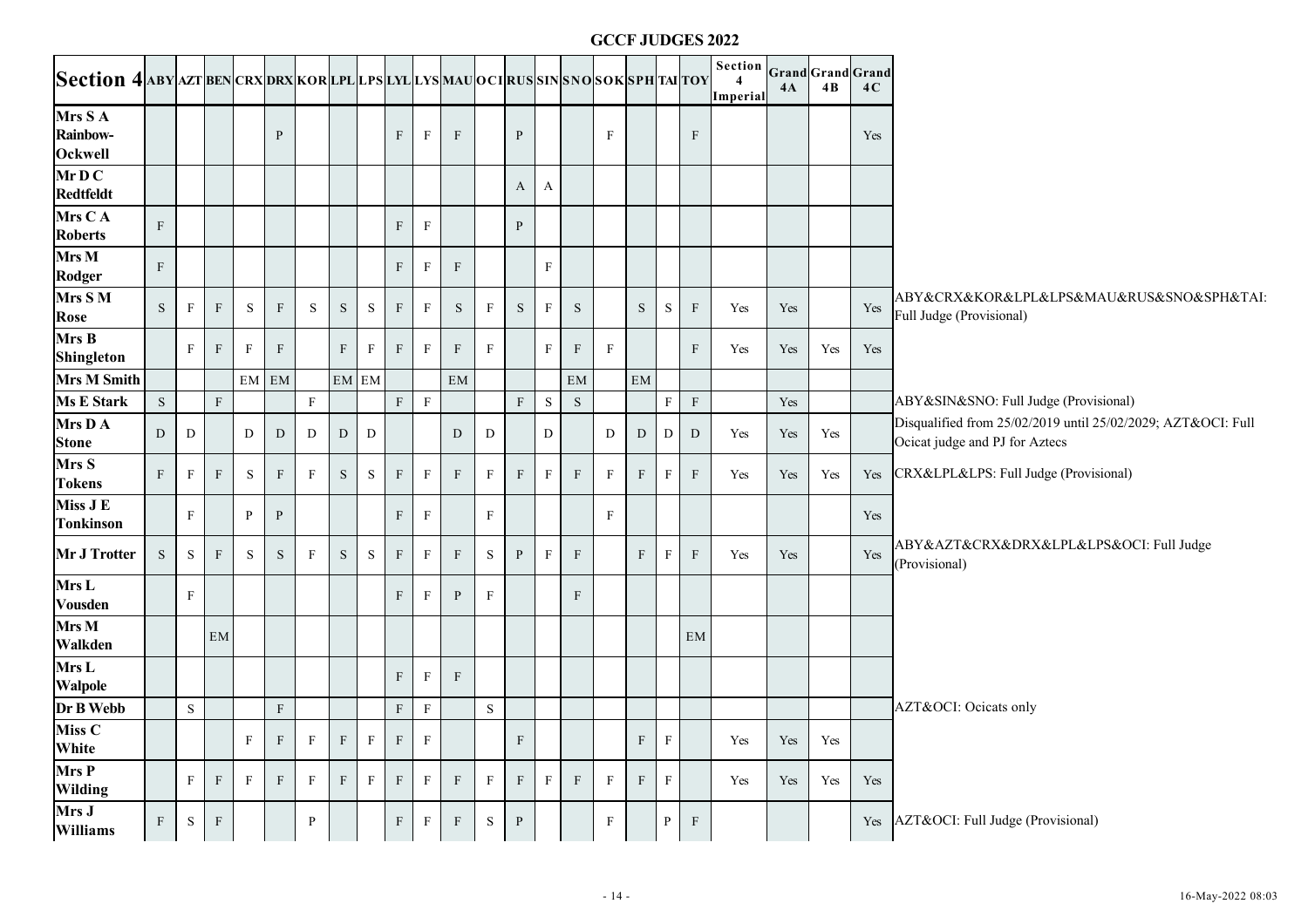|                                                                                  |             |           |         |              |             |              |           |                         |              |                |                |           |           |              |           |              |                 |              |              | <b>GCCF JUDGES 2022</b>               |     |                      |     |                                                          |
|----------------------------------------------------------------------------------|-------------|-----------|---------|--------------|-------------|--------------|-----------|-------------------------|--------------|----------------|----------------|-----------|-----------|--------------|-----------|--------------|-----------------|--------------|--------------|---------------------------------------|-----|----------------------|-----|----------------------------------------------------------|
| Section 4 ABY AZTBEN CRX DRX KORLPL LPS LYL LYS MAU OCIRUS SINS NOSOK SPH TAITOY |             |           |         |              |             |              |           |                         |              |                |                |           |           |              |           |              |                 |              |              | Section Grand Grand Grand<br>Imperial | 4A  | $4B$                 | 4C  |                                                          |
| Mr P<br>Williams                                                                 |             |           |         | $\mathbf F$  | $\mathbf F$ |              | S         | $\cdot$ S <sup>-1</sup> | $\mathbf F$  | $\, {\bf F}$   |                |           |           |              |           |              | $\mathbf{F}^-$  |              |              |                                       |     | Yes                  |     | LPL&LPS: Full Judge (Provisional)                        |
| Ms K Wilson                                                                      | $\mathbf F$ |           |         |              |             | $\, {\bf P}$ |           |                         | $\, {\bf F}$ | $\, {\bf F}$   |                |           | ${\bf P}$ |              |           |              |                 | $\, {\bf p}$ |              |                                       |     |                      |     |                                                          |
| Mrs S E<br><b>Woodley</b>                                                        | ${\bf S}^-$ | ${\bf S}$ | $\rm F$ | $\, {\rm F}$ | $\mathbf F$ | F            | ${\bf S}$ | ${\bf S}$               | $\, {\bf F}$ | $\mathbf{F}^-$ | $\mathbf{F}^-$ | ${\bf S}$ | ${\bf S}$ | $\mathbf{F}$ | ${\bf S}$ | $\, {\rm F}$ | $\, {\bf F} \,$ | $\, {\bf F}$ | $\, {\bf F}$ | Yes                                   | Yes | $\operatorname{Yes}$ | Yes | ABY&AZT&LPL&LPS&OCI&RUS&SNO: Full Judge<br>(Provisional) |
|                                                                                  |             |           |         |              |             |              |           |                         |              |                |                |           |           |              |           |              |                 |              |              |                                       |     |                      |     |                                                          |
|                                                                                  |             |           |         |              |             |              |           |                         |              |                |                |           |           |              |           |              |                 |              |              |                                       |     |                      |     |                                                          |
|                                                                                  |             |           |         |              |             |              |           |                         |              |                |                |           |           |              |           |              |                 |              |              |                                       |     |                      |     |                                                          |
|                                                                                  |             |           |         |              |             |              |           |                         |              |                |                |           |           |              |           |              |                 |              |              |                                       |     |                      |     |                                                          |
|                                                                                  |             |           |         |              |             |              |           |                         |              |                |                |           |           |              |           |              |                 |              |              |                                       |     |                      |     |                                                          |
|                                                                                  |             |           |         |              |             |              |           |                         |              |                |                |           |           |              |           |              |                 |              |              |                                       |     |                      |     |                                                          |
|                                                                                  |             |           |         |              |             |              |           |                         |              |                |                |           |           |              |           |              |                 |              |              |                                       |     |                      |     |                                                          |
|                                                                                  |             |           |         |              |             |              |           |                         |              |                |                |           |           |              |           |              |                 |              |              |                                       |     |                      |     |                                                          |
|                                                                                  |             |           |         |              |             |              |           |                         |              |                |                |           |           |              |           |              |                 |              |              |                                       |     |                      |     |                                                          |
|                                                                                  |             |           |         |              |             |              |           |                         |              |                |                |           |           |              |           |              |                 |              |              |                                       |     |                      |     |                                                          |
|                                                                                  |             |           |         |              |             |              |           |                         |              |                |                |           |           |              |           |              |                 |              |              |                                       |     |                      |     |                                                          |
|                                                                                  |             |           |         |              |             |              |           |                         |              |                |                |           |           |              |           |              |                 |              |              |                                       |     |                      |     |                                                          |
|                                                                                  |             |           |         |              |             |              |           |                         |              |                |                |           |           |              |           |              |                 |              |              |                                       |     |                      |     |                                                          |
|                                                                                  |             |           |         |              |             |              |           |                         |              |                |                |           |           |              |           |              |                 |              |              |                                       |     |                      |     |                                                          |
|                                                                                  |             |           |         |              |             |              |           |                         |              |                |                |           |           |              |           |              |                 |              |              |                                       |     |                      |     |                                                          |
|                                                                                  |             |           |         |              |             |              |           |                         |              |                |                |           |           |              |           | $-15-$       |                 |              |              |                                       |     |                      |     | 16-May-2022 08:03                                        |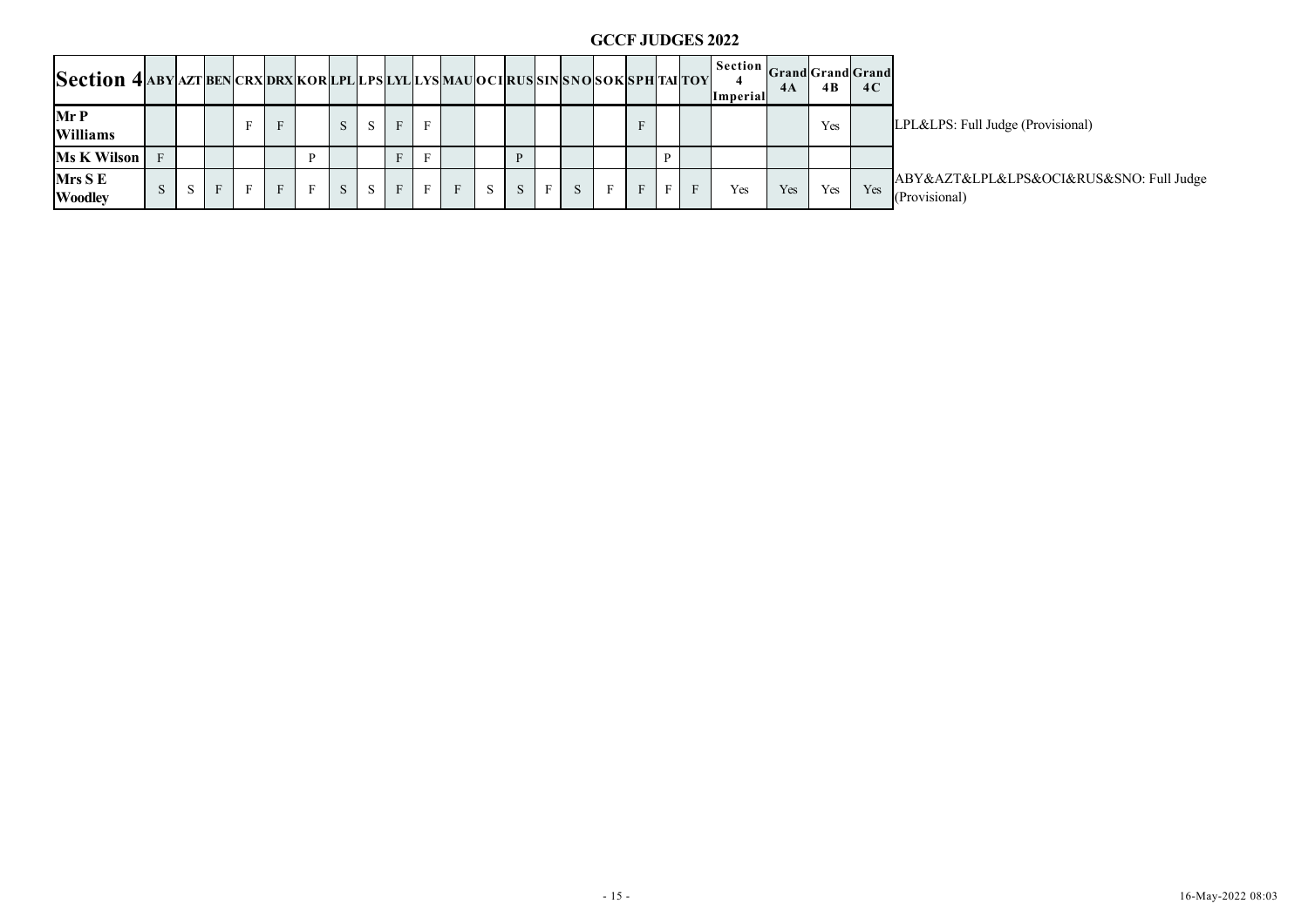| <b>Section 5</b>             | ALH                       | ASH          | <b>AUM</b>                | <b>BUR</b>   | <b>SUF</b>   | <b>TOS</b> | Section 5<br>Imperial | Grand 5A | Grand 5B |                                               |
|------------------------------|---------------------------|--------------|---------------------------|--------------|--------------|------------|-----------------------|----------|----------|-----------------------------------------------|
| <b>Mrs R L Alger-Street</b>  | $\mathbf{F}$              | F            | $\mathbf{F}$              | $\mathbf{F}$ |              | F          | Yes                   | Yes      | Yes      |                                               |
| Ms J E Allen                 |                           |              |                           | $\mathbf{P}$ |              |            |                       |          |          |                                               |
| <b>Mrs V A Anderson-Drew</b> | F                         | F            | F                         |              | F            | F          | Yes                   |          | Yes      |                                               |
| <b>Mrs L R Ashmore</b>       | $\mathbf{F}$              | $_{\rm F}$   | $\mathbf{F}$              | F            | F            | F          | Yes                   | Yes      | Yes      |                                               |
| <b>Mrs A V Bailey</b>        | EM                        | EM           |                           |              |              |            |                       |          |          |                                               |
| Mr D Barrett                 | EM                        | EM           |                           | EM           |              |            |                       |          |          |                                               |
| <b>Mrs J Barrett</b>         | F                         | F            |                           | F            | F            | $_{\rm F}$ | Yes                   | Yes      | Yes      |                                               |
| <b>Mrs P M Beard-Smith</b>   |                           |              |                           | P            |              |            |                       |          |          |                                               |
| <b>Ms S A Beirne</b>         |                           |              |                           | $\mathbf{F}$ |              |            |                       | Yes      |          |                                               |
| Mrs B Boizard-Neil           | EM                        | EM           |                           | EM           |              |            |                       |          |          |                                               |
| <b>Mrs S L Bower</b>         | F                         | F            | S                         | $\mathbf{F}$ | S            | F          | Yes                   | Yes      | Yes      | AUM&SUF: Full Judge (Provisional)             |
| <b>Mrs V Brooks</b>          | EM                        | EM           | EM                        | EM           | EM           | EM         | Yes                   | Yes      | Yes      | AUM: Full Judge (Provisional)                 |
| <b>Mrs D M Brown</b>         | S                         | S            | ${\bf F}$                 | $\mathbf F$  | $\mathbf{F}$ | S          | Yes                   | Yes      | Yes      | ALH&ASH&TOS: Full Judge (Provisional)         |
| <b>Mrs M Buckeridge</b>      |                           |              | $\mathbf F$               |              | $\mathbf{F}$ |            | Yes                   |          |          |                                               |
| <b>Mrs S Bullock</b>         | EM                        | EM           | EM                        | EM           | EM           | EM         | Yes                   | Yes      | Yes      |                                               |
| <b>Mrs M Chapman-Beer</b>    | $\rm F$                   | $\mathbf{F}$ | ${\bf F}$                 | $\mathbf F$  | $\mathbf{F}$ | F          | Yes                   | Yes      | Yes      |                                               |
| Ms M L F Clare LLM BEd       | $\mathbf{F}$              | F            | $\boldsymbol{\mathrm{F}}$ | F            | F            | F          | Yes                   | Yes      | Yes      |                                               |
| Dr P G Collin                | $\mathbf{F}$              | F            | $\mathbf S$               | $\mathbf{F}$ | S            | F          | Yes                   | Yes      | Yes      | AUM&SUF: Full Judge (Provisional)             |
| <b>Mrs G Cornish</b>         |                           |              | EM                        |              |              |            |                       |          |          |                                               |
| Mr M.P. Cornish DEM          | $\mathbf{F}$              | $\mathbf{F}$ | $\mathbf{F}$              |              | F            | F          | Yes                   |          | Yes      |                                               |
| Dr J Craig-McFeely           |                           |              | $\mathbf{P}$              | P            | F            | F          |                       |          | Yes      |                                               |
| Mr S Crow                    | $\mathbf{F}$              | F            | F                         | $\mathbf{F}$ | F            | $_{\rm F}$ | Yes                   | Yes      | Yes      |                                               |
| Mrs E Culf                   |                           |              |                           | EM           |              |            | Yes                   | Yes      |          |                                               |
| <b>Ms J M Cunningham</b>     | $\mathbf{F}$              | F            |                           | $\mathbf{F}$ |              |            | Yes                   | Yes      |          |                                               |
| <b>Mrs S A Dalton-Hobbs</b>  | $\mathbf{F}$              | $\mathbf{F}$ | S                         | $\mathbf{F}$ | $\mathbf{F}$ | S          | Yes                   | Yes      |          | AUM&TOS: Full Judge (Provisional)             |
| <b>Mrs S B Danks</b>         | $\mathbf{F}$              | F            |                           | P            |              |            |                       |          |          |                                               |
| <b>Mr R Davies</b>           |                           |              |                           |              | P            |            |                       |          |          |                                               |
| Mrs J Dell                   | $\mathbf{F}$              | $\mathbf{F}$ |                           | $\mathbf{F}$ |              |            | Yes                   | Yes      |          |                                               |
| <b>Mrs H Dessauer</b>        | $\mathbf{A}$              | A            |                           |              |              |            |                       |          |          |                                               |
| <b>Ms S E Devereux</b>       | $\boldsymbol{\mathrm{F}}$ | F            | ${\bf S}$                 | $_{\rm F}$   | F            | F          | Yes                   | Yes      | Yes      | AUM: Full Judge (Provisional)                 |
| Mr S Farrell                 | ${\bf S}$                 | S            | $\boldsymbol{\mathrm{F}}$ | $\mathbf{F}$ | S.           | S          | Yes                   | Yes      |          | ALH&ASH&SUF&TOS: Full Judge (Provisional)     |
| <b>Ms S Ferguson</b>         | $\mathbf S$               | S            | S                         | F            | S            | S          | Yes                   | Yes      |          | ALH&ASH&AUM&SUF&TOS: Full Judge (Provisional) |
| Mrs R E Fisher               |                           |              |                           |              | F            |            |                       |          | Yes      |                                               |
| Mr B Fox                     |                           |              |                           | $\mathbf{F}$ |              |            | Yes                   | Yes      |          |                                               |
| Mrs J L Francis Wilson       | $\mathbf{F}$              | $\mathbf{F}$ | F                         | $\mathbf{F}$ |              |            | Yes                   | Yes      | Yes      |                                               |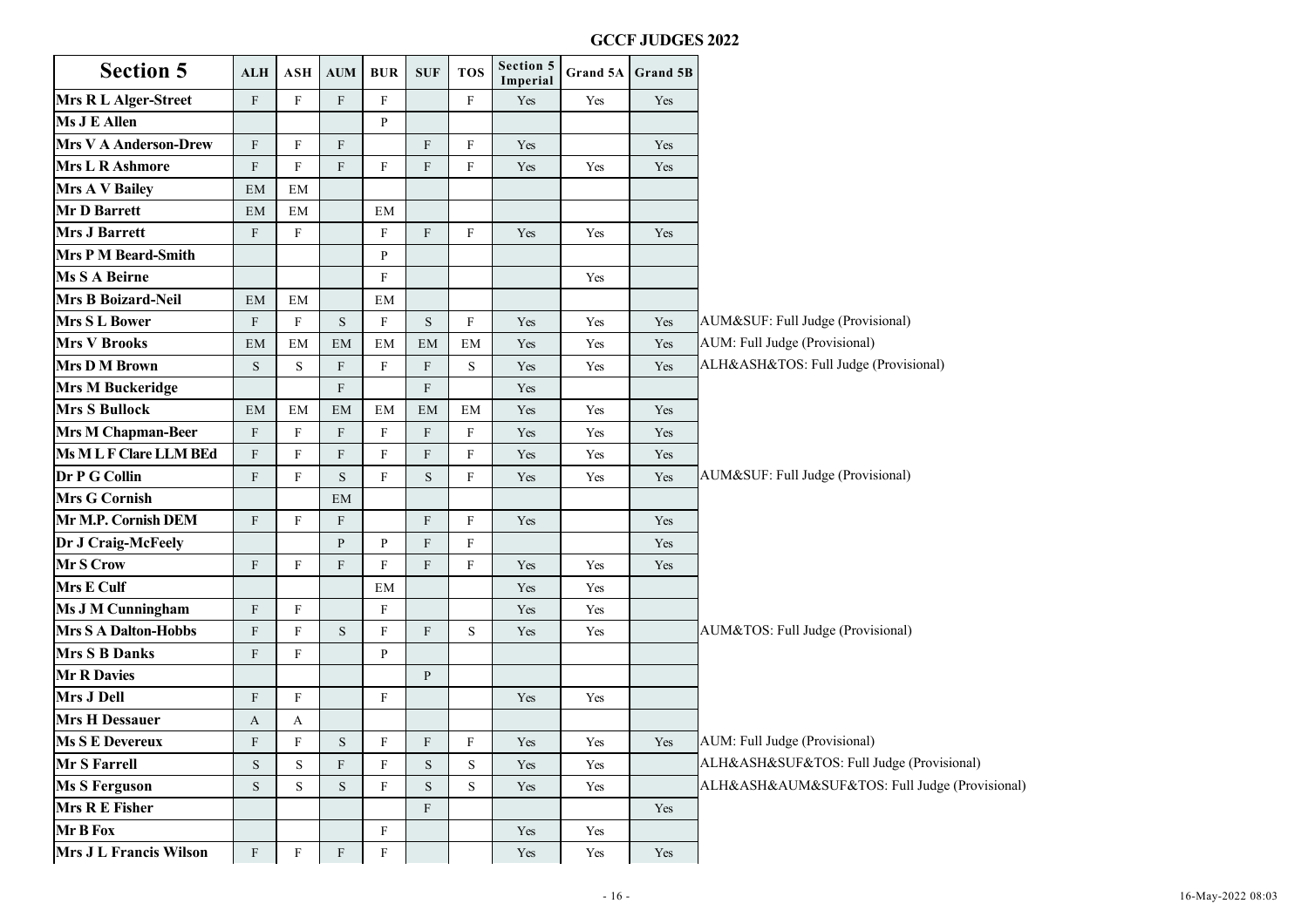| <b>Section 5</b>                    | <b>ALH</b>   | ASH          | <b>AUM</b>                | <b>BUR</b>   | <b>SUF</b>   | <b>TOS</b> | Section 5<br>Imperial | Grand 5A | Grand 5B |                                               |
|-------------------------------------|--------------|--------------|---------------------------|--------------|--------------|------------|-----------------------|----------|----------|-----------------------------------------------|
| <b>Mrs L Fryer</b>                  | $\mathbf{F}$ | F            | S                         | $_{\rm F}$   | S            | F          | Yes                   | Yes      | Yes      | AUM&SUF: Full Judge (Provisional)             |
| <b>Miss M M Garrod</b>              | S            | S            | $\mathbf S$               | $\mathbf{F}$ | S            | S          | Yes                   | Yes      |          | ALH&ASH&AUM&SUF&TOS: Full Judge (Provisional) |
| Mr G Godfrey                        | $\mathbf{P}$ | P            |                           | $\mathbf{F}$ | F            |            |                       | Yes      |          |                                               |
| Mr G Gow                            | EM           | EM           | EM                        | EM           | EM           | EM         | Yes                   | Yes      | Yes      |                                               |
| Mrs J I Green                       | $\rm F$      | $\mathbf{F}$ | ${\bf F}$                 | $\mathbf{F}$ | $\mathbf{F}$ | $_{\rm F}$ | Yes                   | Yes      | Yes      |                                               |
| Mr J Hansson                        | $\mathbf{F}$ | $_{\rm F}$   | $\boldsymbol{\mathrm{F}}$ | $\mathbf{F}$ | F            | F          | Yes                   | Yes      | Yes      |                                               |
| <b>Mrs D Harper</b>                 | EM           | EM           | EM                        |              | EM           | EM         | Yes                   |          | Yes      |                                               |
| Mr J S Harrison                     | F            | F            |                           |              |              |            |                       |          |          |                                               |
| Mrs A M Heath                       |              |              | S                         | F            | S            | S          | Yes                   | Yes      |          | AUM&SUF&TOS: Full Judge (Provisional)         |
| <b>Mrs S Heavens</b>                |              |              |                           |              | F            |            |                       |          |          |                                               |
| <b>Mrs S E Hewson</b>               |              |              |                           | $\mathbf F$  |              |            | Yes                   | Yes      |          |                                               |
| <b>Mrs J Hitchen</b>                |              |              |                           | EM           |              |            |                       |          |          |                                               |
| <b>Mrs N Johnson</b>                | F            | F            | S                         | $\mathbf{F}$ | F            | F          | Yes                   | Yes      | Yes      | AUM: Full Judge (Provisional)                 |
| <b>Mrs C Kaye</b>                   |              |              | F                         |              | F            |            |                       |          | Yes      |                                               |
| <b>Mrs P Kerr</b>                   | $\mathbf{A}$ | A            |                           | A            |              | A          |                       |          |          |                                               |
| Mrs M Kidd                          |              |              |                           | EM           |              |            |                       |          |          |                                               |
| Mrs V E S Kilby                     | $\mathbf{F}$ | $_{\rm F}$   | $\mathbf{F}$              | $_{\rm F}$   | $\mathbf{F}$ | F          | Yes                   | Yes      | Yes      |                                               |
| <b>Miss C A Lewis</b>               | $\mathbf{F}$ | $\mathbf{F}$ | S                         | $\mathbf{F}$ | S            | S          | Yes                   | Yes      |          | AUM&SUF&TOS: Full Judge (Provisional)         |
| <b>Mrs S Luxford-Watts</b>          | $\mathbf{F}$ | F            | $\mathbf{F}$              |              | F            | F          | Yes                   |          | Yes      |                                               |
| <b>Ms PL Mansaray</b>               | $\mathbf{F}$ | F            | $\mathbf{F}$              | F            | F            | $_{\rm F}$ | Yes                   | Yes      | Yes      |                                               |
| <b>Mrs H J Marriott-Power</b>       | F            | $_{\rm F}$   | $\mathbf{F}$              | $\mathbf{F}$ | F            | F          | Yes                   | Yes      | Yes      |                                               |
| <b>Mr G Martin</b>                  |              |              |                           | F            | F            |            | Yes                   | Yes      |          |                                               |
| Mrs L E Martin                      | F            | F            | ${\bf S}$                 | $\mathbf{F}$ | F            | S          | Yes                   | Yes      |          | AUM&TOS: Full Judge (Provisional)             |
| <b>Miss E Matthews</b>              | F            | F            | $\mathbf S$               | F            | S            | S          | Yes                   | Yes      |          | AUM&SUF&TOS: Full Judge (Provisional)         |
| Mr S L McConnell MSSc<br><b>BSc</b> |              |              | P                         |              |              |            |                       |          |          |                                               |
| Mrs J A Molin                       |              |              |                           | $\mathbf{F}$ |              |            | Yes                   | Yes      |          |                                               |
| Mr S M Nash-Morris                  |              |              | $\mathbf D$               |              |              |            |                       |          |          | Disqualified from 26/09/2012                  |
| <b>Mrs L Niblock</b>                | $\mathbf{F}$ | F            |                           | $\mathbf{F}$ |              |            | Yes                   | Yes      |          |                                               |
| <b>Mr S Parkin</b>                  | $\mathbf{F}$ | F            | ${\bf F}$                 | S            | F            | F          | Yes                   |          | Yes      | BUR: Full judge (provisional)                 |
| Mr M J Pearman                      | F            | F            | S                         | $\mathbf{F}$ | F            | S          | Yes                   | Yes      |          | AUM&TOS: Full Judge (Provisional)             |
| Mrs C Pike                          |              |              | ${\bf F}$                 |              |              |            |                       |          | Yes      |                                               |
| <b>Mrs B Prowse</b>                 | S            | S            | $\mathbf S$               | F            | ${\bf S}$    | S          | Yes                   | Yes      |          | ALH&ASH&AUM&SUF&TOS: Full Judge (Provisional) |
| <b>Mrs S A Rainbow-Ockwell</b>      | $\mathbf{F}$ | F            | S                         | F            | S            | S          | Yes                   | Yes      |          | AUM&SUF&TOS: Full Judge (Provisional)         |
| <b>Miss P A Read</b>                |              |              |                           | $\mathbf{F}$ |              |            | Yes                   | Yes      |          |                                               |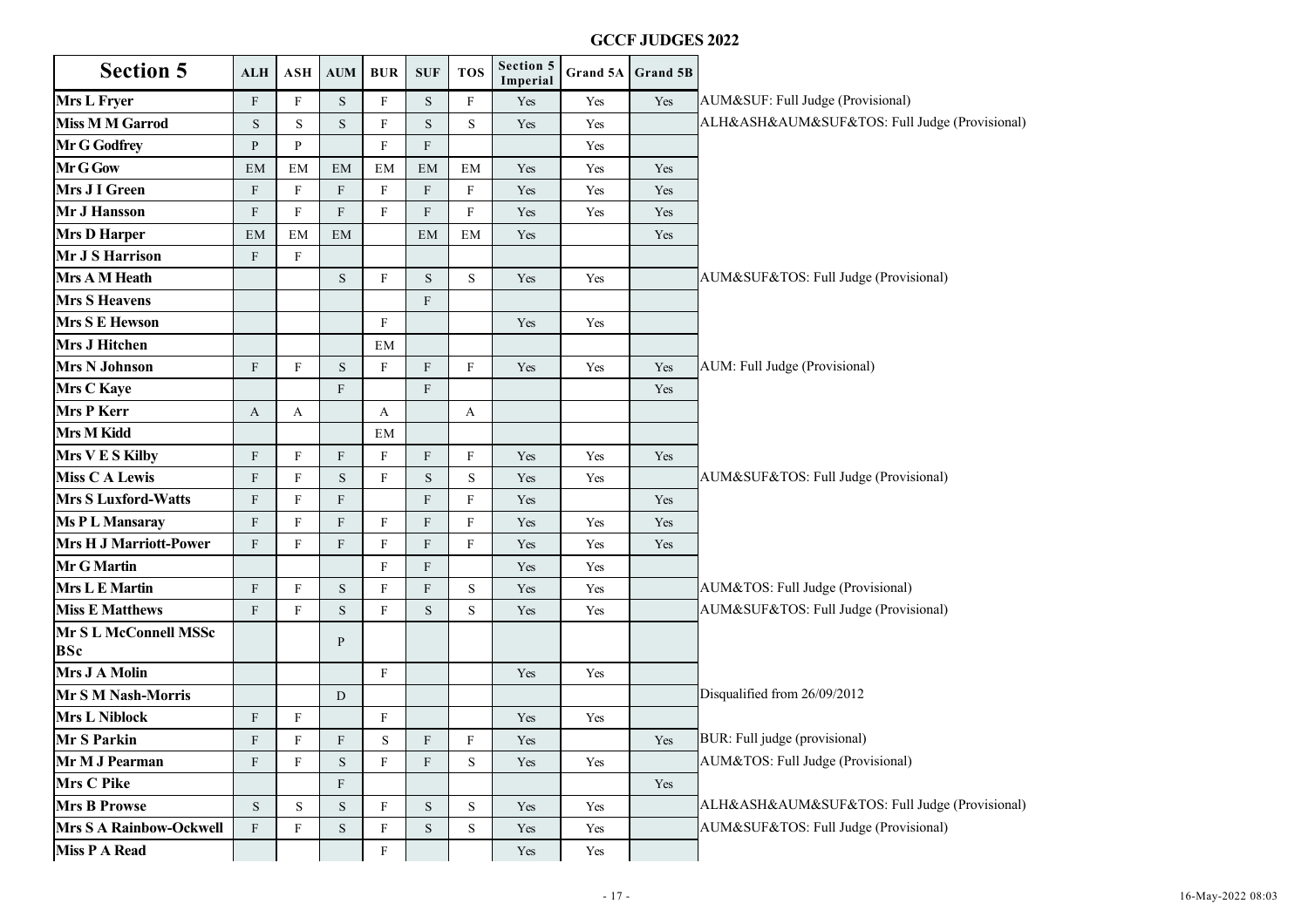|                               |               |               |              |              |              |             |                       |        | <b>GCCF JUDGES 2022</b> |                                               |
|-------------------------------|---------------|---------------|--------------|--------------|--------------|-------------|-----------------------|--------|-------------------------|-----------------------------------------------|
| <b>Section 5</b>              | <b>ALH</b>    | ASH           | AUM          | <b>BUR</b>   | <b>SUF</b>   | <b>TOS</b>  | Section 5<br>Imperial |        | Grand 5A Grand 5B       |                                               |
| <b>Mrs S M Rose</b>           | $\mathbf{F}$  | $_{\rm F}$    | S            | F            |              | ${\rm F}$   | Yes                   | Yes    | Yes                     | AUM: Full Judge (Provisional)                 |
| <b>Mrs B Shingleton</b>       |               |               | F            |              |              |             |                       |        | Yes                     |                                               |
| <b>Mrs J Smith</b>            | $\mathbf S$   | ${\bf S}$     | S            | $\mathbf{F}$ | ${\bf S}$    | ${\bf S}$   | Yes                   | Yes    |                         | ALH&ASH&AUM&SUF&TOS: Full Judge (Provisional) |
| <b>Mrs M Smith</b>            | EM            | EM            | EM           | EM           |              |             | Yes                   | Yes    | Yes                     |                                               |
| <b>Ms E Stark</b>             | ${\bf F}$     | $\mathbf F$   | S            | F            | $\mathbf F$  | F           | Yes                   | Yes    | Yes                     | AUM: Full Judge (Provisional)                 |
| <b>Mrs D A Stone</b>          | ${\rm D}$     | D             |              | D            |              | D           | Yes                   | Yes    | Yes                     | Disqualified from 25/02/2019 until 25/02/2029 |
| <b>Mrs S Tokens</b>           | $\mathbf F$   | $\mathbf F$   | F            | F            | F            | F           | Yes                   | Yes    | Yes                     |                                               |
| <b>Mrs D Tomlinson</b>        | S             | ${\bf S}$     | $\mathbf S$  | $\mathbf{F}$ | ${\bf S}$    | $\mathbf S$ | Yes                   | Yes    |                         | ALH&ASH&AUM&SUF&TOS: Full Judge (Provisional) |
| <b>Miss J E Tonkinson</b>     | ${\bf S}$     | ${\bf S}$     | F            | F            | S            | S           | Yes                   | Yes    |                         | ALH&ASH&SUF&TOS: Full Judge (Provisional)     |
| <b>Mr J Trotter</b>           | F             | $\mathbf F$   | ${\bf S}$    | F            | F            | F           | Yes                   | Yes    | Yes                     | AUM: Full Judge (Provisional)                 |
| <b>Mrs C M Turner-Russell</b> | $\mathbf{P}$  | $\, {\bf P}$  |              | ${\bf P}$    |              | P           |                       |        |                         |                                               |
| Mr G Tweed                    |               |               |              | EM           |              |             |                       |        |                         |                                               |
| Mr S A Twigge                 |               |               |              | EM           |              |             | Yes                   | Yes    |                         |                                               |
| Mr W Vessey                   |               |               |              | F            |              |             |                       | Yes    |                         |                                               |
| <b>Mrs L Vousden</b>          |               |               | $\mathbf{p}$ | ${\bf P}$    |              | $\rm F$     |                       |        |                         |                                               |
| <b>Mrs M Walkden</b>          | $\mathrm{EM}$ | $\mathrm{EM}$ |              | EM           | EM           | EM          |                       |        |                         |                                               |
| <b>Mrs L Walpole</b>          | S             | ${\bf S}$     | $\mathbf S$  | F            | F            | $\mathbf S$ | Yes                   | Yes    |                         | ALH&ASH&AUM&TOS: Full Judge (Provisional)     |
| Mr P Walsh                    |               |               |              | F            |              |             | Yes                   | Yes    |                         |                                               |
| Dr B Webb                     |               |               |              | $\mathbf{F}$ |              |             | Yes                   | Yes    |                         |                                               |
| <b>Miss C White</b>           |               |               |              |              | F            |             |                       |        |                         |                                               |
| <b>Mrs P Wilding</b>          | $\mathbf F$   | ${\bf F}$     | $\mathbf{F}$ |              | $\mathbf F$  |             | Yes                   |        | Yes                     |                                               |
| <b>Mr P Williams</b>          | ${\bf S}$     | S             | $\mathbf S$  | F            | $\mathbf{F}$ | S           | Yes                   | Yes    | Yes                     | ALH&ASH&AUM&TOS: Full Judge (Provisional)     |
| <b>Ms K Wilson</b>            | $\mathbf F$   | $\mathbf F$   | ${\bf S}$    | $\rm F$      | ${\bf S}$    | ${\bf S}$   | Yes                   | Yes    |                         | AUM&SUF&TOS: Full Judge (Provisional)         |
| <b>Mrs S E Woodley</b>        | F             | $\mathbf{F}$  | F            | $\mathbf{F}$ | F            | F           | Yes                   | Yes    | Yes                     |                                               |
|                               |               |               |              |              |              |             |                       |        |                         |                                               |
|                               |               |               |              |              |              |             |                       | $-18-$ |                         | 16-May-2022 08:03                             |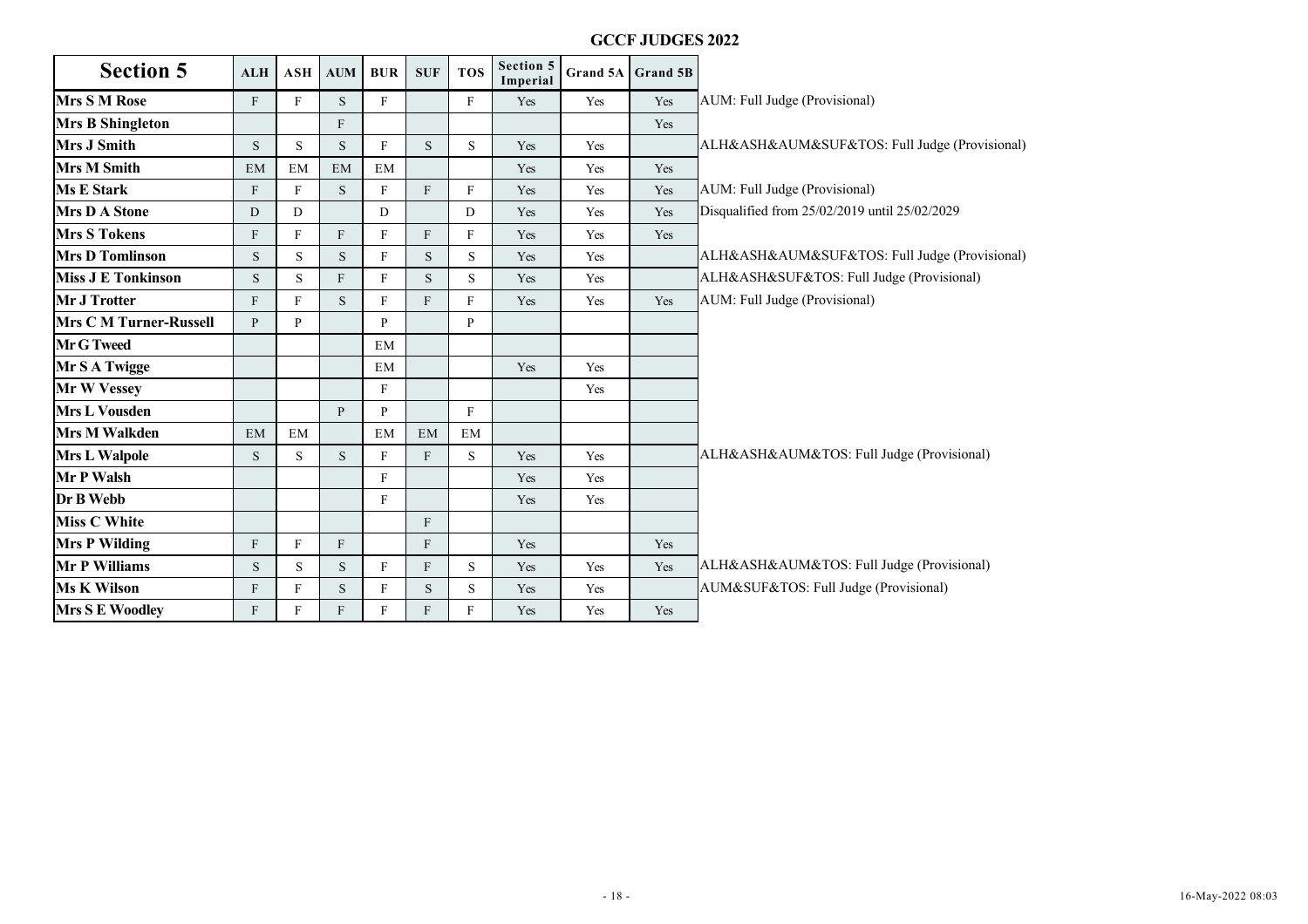### Section 6 **BAL**  $\begin{bmatrix} 0 & 0 \\ 0 & 0 \end{bmatrix}$  SIA  $\begin{bmatrix} 0 & 0 \\ 0 & 0 \end{bmatrix}$  SIA  $\begin{bmatrix} 0 & 0 \\ 0 & 0 \end{bmatrix}$  Section 6 **Imperial Grand 6A Grand 6B Ms J E Allen** F F F F F Yes Yes Yes Yes Yes **Mrs D M Brown** F F F F Yes Yes Yes Yes **Mrs P Bruno-Grieve EM EM EM** EM Yes Yes Yes **Mrs S Bullock** EM EM EM EM Yes Yes Yes Yes **Mr N Carter** S F F F F Yes Yes BAL: Full Judge (Provisional) **Mrs M Chapman-Beer** F F F F F Yes Yes Yes Yes **Ms M L F Clare LLM BEd** P **Mrs E Corps** F S S F Yes T Yes OLH&OSH: Full Judge (Provisional) **Mrs H Dadd** F F F Yes Yes Yes Yes **Mrs S A Dalton-Hobbs** P P P P P P **Mr R Davies F** F F F F F Yes Yes Yes Yes **Mrs H Dessauer A** A A A A **Ms S E Devereux** F S S F Yes Yes OLH&OSH: Full Judge (Provisional) **Mr C Dryden** F S S F Yes Yes OLH&OSH: Full : Bi-Colour.; Full Judge (Provisional: Self, Non-Self and LH lists **Mrs J L Francis Wilson** F F F F Yes Yes Yes Yes **Mr G Gow** EM EM EM EM EM Yes Yes Yes BAL&SIA: Full Judge (Provisional) ; OLH&OSH: Full : Self, Non-Self & LH.; Full Judge (Provisional): Bi-Colour list. **Mr J Hansson** F F F F Yes Yes Yes Yes **Mrs D Harper** EM EM EM EM Yes Yes Yes Yes **Mr J S Harrison** S F F F F Yes Yes Yes BAL: Full Judge (Provisional) **Mrs J S Jones** F F F F Yes Yes Yes Yes Yes **Mrs V E S Kilby** S S S S S Yes Yes Yes Yes Yes BAL&SIA: Full Judge (Provisional) ; OLH&OSH: Full : Self, Non-Self & LH.; Full Judge (Provisional) on Bi-Colour list. **Mrs S Luxford-Watts** F F F F Yes Yes Yes Yes **Ms P L Mansaray** S F F F Yes Yes Yes BAL: Full Judge (Provisional) **Mrs H J Marriott-Power** F F F F F Yes Yes Yes **Mrs L E Martin** F F F F F Yes Yes Yes Yes **Mr H C Meekings** F F F F Yes Yes Yes Yes **Mr S M Nash-Morris** D D D D D D D D D D Disqualified from 26/09/2012; OLH&OSH: Full : Bi-Colour.; Not on Self, Non-Self or LH lists. **Mrs B J Pearce** F S S F Yes Yes Yes OLH&OSH: Full : Self, Non-Self & LH.; Not on Bi-Colour list. **Mrs J Pounds** EM EM EM EM Yes Yes Yes Yes **Mrs B Prowse** F F F F F Yes Yes Yes Yes **Mrs J Reed** F F F F F Yes Yes Yes Yes **Mrs J Smith** F F F F F Yes Yes Yes Yes **Mrs J Starr** EM EM EM EM Yes Yes Yes OLH&OSH: Full : Self & Bi-Colour.; Full Judge (Provisional): Non-Self and LH lists. **Mrs L Studer F** F F F F Yes Yes Yes Yes GCCF JUDGES 2022<br>
- 19 - 1140 Judge (Provisional)<br>
- 19 - 1140 Judge (Provisional)<br>
- 19 - 1140 Judge (Provisional)<br>
- 19 - 1140 Judge (Provisional)<br>
- 19 - 1140 Judge (Provisional)<br>
- 19 - 19 - 19 - 19 - 1140 Judge (Provi